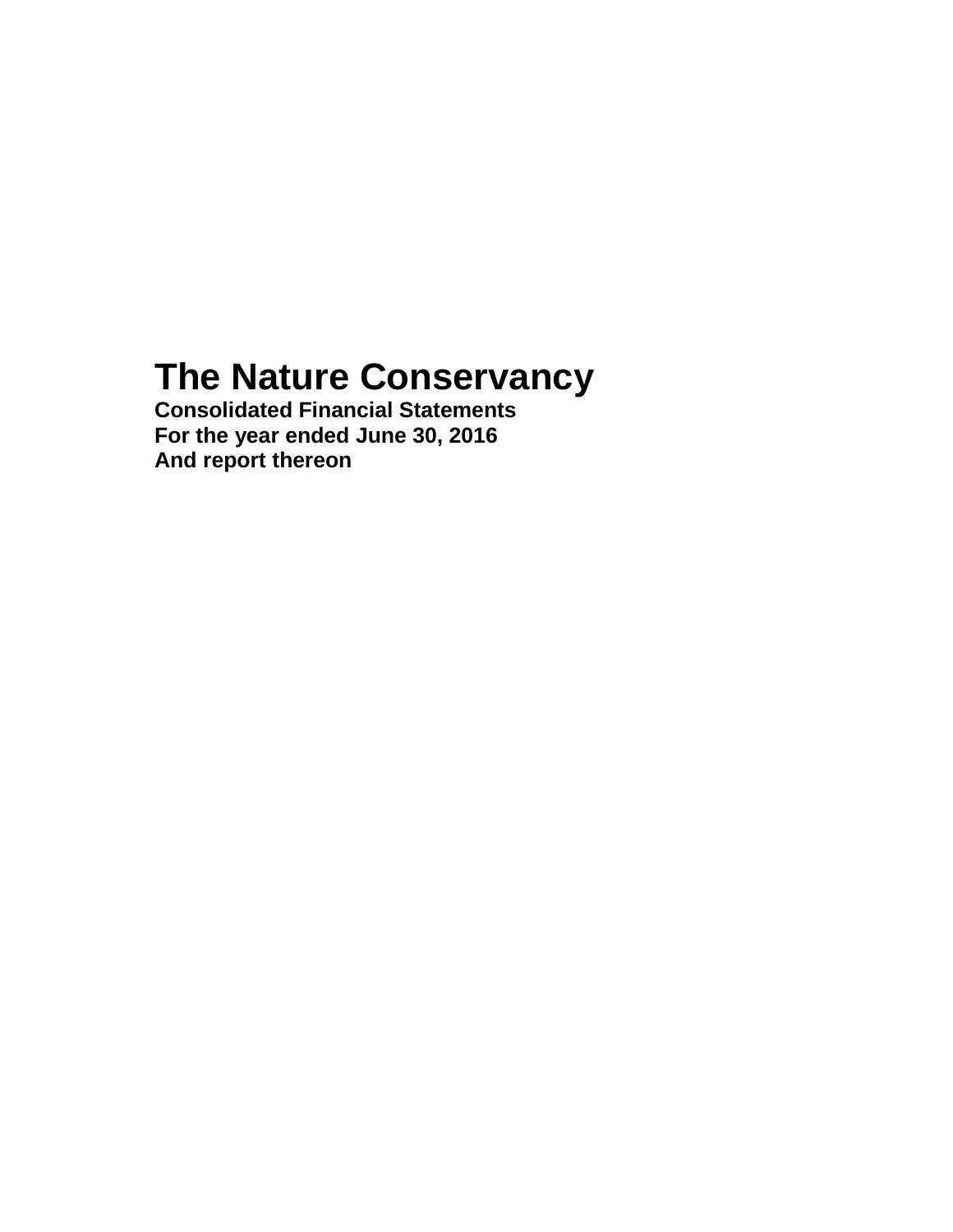

#### **Report of Independent Auditors**

To the Board of Directors of The Nature Conservancy

We have audited the accompanying consolidated financial statements of The Nature Conservancy and its chapters and affiliates (the "Conservancy"), which comprise the consolidated Statement of Financial Position as of June 30, 2016, and the related consolidated Statements of Activities and Cash Flows for the year then ended.

## *Management's Responsibility for the Consolidated Financial Statements*

Management is responsible for the preparation and fair presentation of the consolidated financial statements in accordance with accounting principles generally accepted in the United States of America; this includes the design, implementation, and maintenance of internal control relevant to the preparation and fair presentation of consolidated financial statements that are free from material misstatement, whether due to fraud or error.

#### *Auditors' Responsibility*

Our responsibility is to express an opinion on the consolidated financial statements based on our audit. We conducted our audit in accordance with auditing standards generally accepted in the United States of America. Those standards require that we plan and perform the audit to obtain reasonable assurance about whether the consolidated financial statements are free from material misstatement.

An audit involves performing procedures to obtain audit evidence about the amounts and disclosures in the consolidated financial statements. The procedures selected depend on our judgment, including the assessment of the risks of material misstatement of the consolidated financial statements, whether due to fraud or error. In making those risk assessments, we consider internal control relevant to the Conservancy's preparation and fair presentation of the consolidated financial statements in order to design audit procedures that are appropriate in the circumstances, but not for the purpose of expressing an opinion on the effectiveness of the Conservancy's internal control. Accordingly, we express no such opinion. An audit also includes evaluating the appropriateness of accounting policies used and the reasonableness of significant accounting estimates made by management, as well as evaluating the overall presentation of the consolidated financial statements. We believe that the audit evidence we have obtained is sufficient and appropriate to provide a basis for our audit opinion.

#### *Opinion*

In our opinion, the consolidated financial statements referred to above present fairly, in all material respects, the financial position of The Nature Conservancy and its chapters and affiliates as of June 30, 2016, and the changes in its net assets and its cash flows for the year then ended in accordance with accounting principles generally accepted in the United States of America.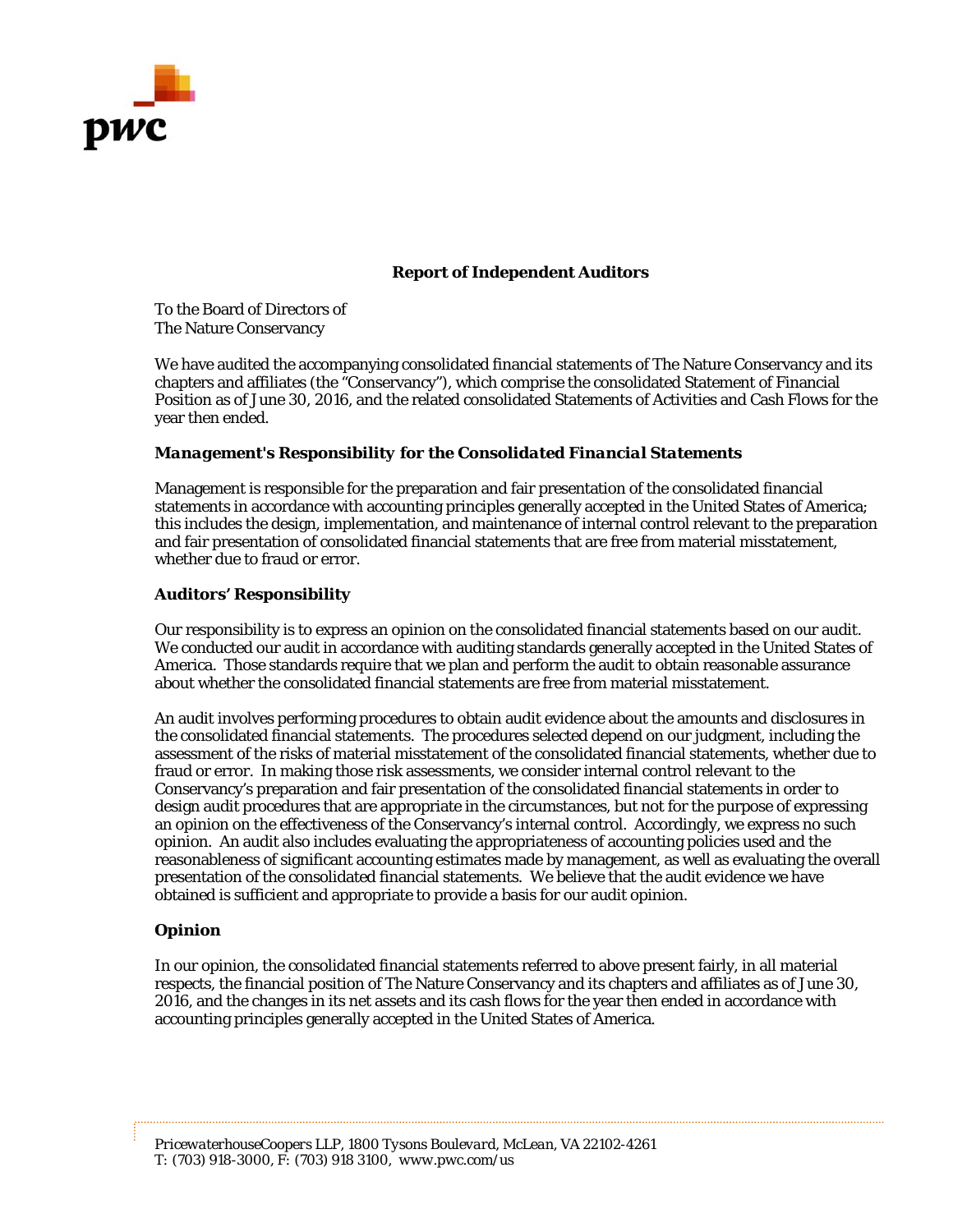

#### *Other Matter*

Our audit was conducted for the purpose of forming an opinion on the consolidated financial statements taken as a whole. The accompanying summarized consolidated statements of financial position as of June 30, 2016 and 2015, the summarized consolidated statements of activities for the year ended June 30, 2016 and 2015, and the schedule of functional expenses for the year ended June 30, 2016, with summarized totals for the year ended June 30, 2015 are presented for purposes of additional analysis and are not a required part of the consolidated financial statements. The information is the responsibility of management and was derived from and relates directly to the underlying accounting and other records used to prepare the consolidated financial statements. The information has been subjected to the auditing procedures applied in the audit of the consolidated financial statements and certain additional procedures, including comparing and reconciling such information directly to the underlying accounting and other records used to prepare the consolidated financial statements or to the consolidated financial statements themselves and other additional procedures, in accordance with auditing standards generally accepted in the United States of America. In our opinion, the information is fairly stated, in all material respects, in relation to the consolidated financial statements taken as a whole.

We previously audited the consolidated statement of financial position as of June 30, 2015, and the related consolidated statements of activities and changes in net assets and of cash flows for the year then ended (not presented herein), and in our report dated October 9, 2015, we expressed an unmodified opinion on those consolidated financial statements. In our opinion, the information set forth in the accompanying summarized financial information as of June 30, 2015 and for the year then ended is consistent, in all material respects, with the audited consolidated financial statements from which it has been derived.

Pricewaterhorsecorper up

December 12, 2016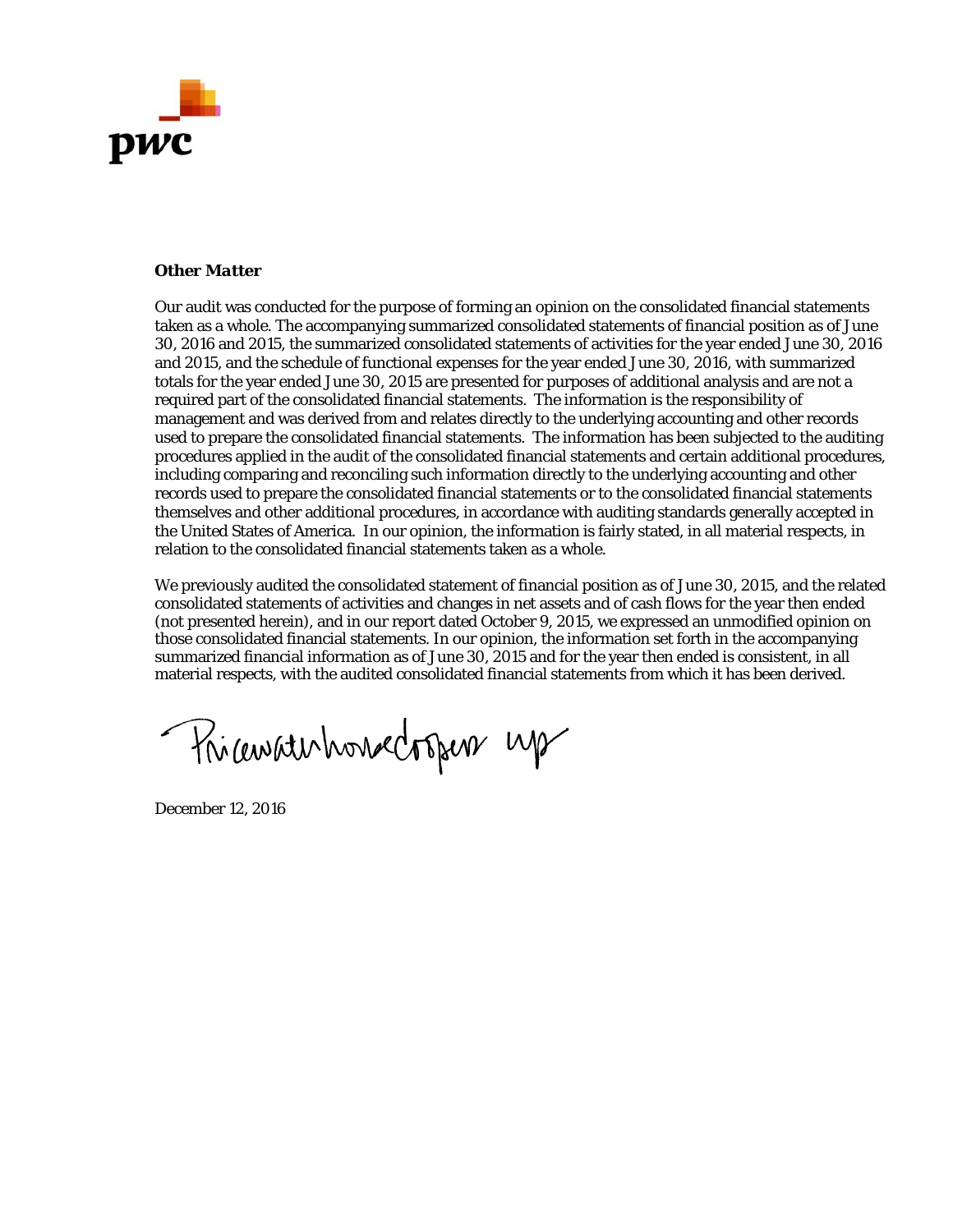# **The Nature Conservancy Consolidated Statement of Financial Position As of June 30, 2016**

*(Amounts in thousands)*

| Assets                                                                      |           |              |                          |
|-----------------------------------------------------------------------------|-----------|--------------|--------------------------|
| Cash and cash equivalents                                                   |           | $\mathbb{S}$ | 67,342                   |
| Restricted cash and cash equivalents                                        |           |              | 14,257                   |
| Restricted short-term investments                                           |           |              | 25,000                   |
| Government grants and contracts receivable                                  |           |              | 33,264                   |
| Pledges receivable, net                                                     |           |              | 231,868                  |
| Securities pledged under securities lending agreement                       |           |              | 24,479                   |
| Other assets                                                                |           |              | 55,288                   |
| Property and equipment, net of accumulated depreciation<br>and amortization |           |              | 129,166                  |
| Investments                                                                 |           |              |                          |
| Investments - Capital fund                                                  | 794,938   |              |                          |
| Investments - Split interest arrangements                                   | 284,344   |              |                          |
| Investments - Endowment fund                                                | 1,115,398 |              |                          |
| Total investments                                                           |           |              | 2,194,680                |
| <b>Conservation lands</b>                                                   |           |              | 1,832,270                |
| <b>Conservation easements</b>                                               |           |              | 2,089,865                |
| <b>Total assets</b>                                                         |           |              | $\overline{$}$ 6,697,479 |
| <b>Liabilities</b>                                                          |           |              |                          |
| Accounts payable and accrued liabilities                                    |           | \$           | 129,769                  |
| Payable under securities lending agreement                                  |           |              | 24,479                   |
| Deferred revenue and refundable advances                                    |           |              | 91,899                   |
| Bonds and notes payable                                                     |           |              | 361,219                  |
| Split interest arrangements payable                                         |           |              | 174,871                  |
| <b>Total liabilities</b>                                                    |           |              | 782,237                  |
|                                                                             |           |              |                          |
| <b>Net assets</b>                                                           |           |              |                          |
| Unrestricted                                                                |           |              |                          |
| Undesignated                                                                | 559,363   |              |                          |
| Land, easements, and capital funds                                          | 3,440,943 |              |                          |
| Board-designated quasi endowment and similar funds                          | 816,123   |              |                          |
| Total unrestricted                                                          |           |              | 4,816,429                |
| Temporarily restricted                                                      |           |              | 736,344                  |
| Permanently restricted                                                      |           |              | 362,469                  |
| Total net assets                                                            |           |              | 5,915,242                |
| Total liabilities and net assets                                            |           |              | \$6,697,479              |

*The accompanying notes are an integral part of these consolidated financial statements.*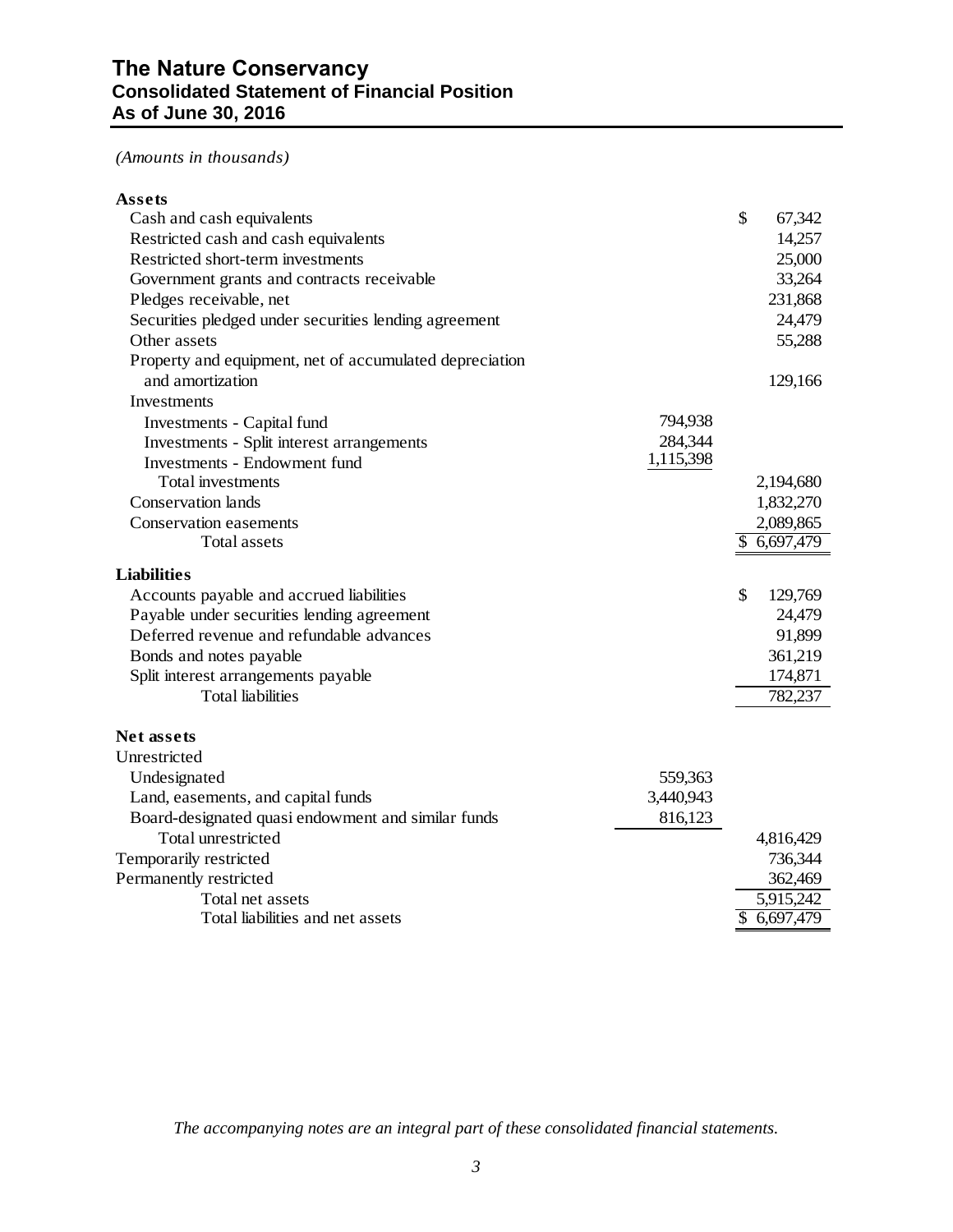# **The Nature Conservancy Consolidated Statement of Activities For the year ended June 30, 2016**

| (Amounts in thousands)                          | <b>Unrestricted</b> | <b>Temporarily Permanently</b><br>restricted<br>restricted |                                     | <b>Total</b>                 |
|-------------------------------------------------|---------------------|------------------------------------------------------------|-------------------------------------|------------------------------|
| <b>Support and revenues</b>                     |                     |                                                            |                                     |                              |
| Dues and contributions                          | \$<br>261,715       | \$<br>304,069                                              | $\mathbb{S}$<br>12,489              | \$<br>578,273                |
| Contributed goods and services                  | 19,571              | 5,010                                                      |                                     | 24,581                       |
| Land and easements contributed for conservation | 33,406              |                                                            |                                     | 33,406                       |
| Government grants and contracts                 | 109,744             |                                                            |                                     | 109,744                      |
| Investment loss                                 | (28,250)            | (31,095)                                                   |                                     | (59, 345)                    |
| Other income                                    | 45,601              |                                                            |                                     | 45,601                       |
| Total support and revenues before sales         |                     |                                                            |                                     |                              |
| of conservation land and easements and          |                     |                                                            |                                     |                              |
| net assets released from restrictions           | 441,787             | 277,984                                                    | 12,489                              | 732,260                      |
| Sales of conservation land and easements to     |                     |                                                            |                                     |                              |
| governments and others                          | 71,690              |                                                            |                                     | 71,690                       |
| Net assets released from restrictions           | 272,502             | (272,502)                                                  |                                     |                              |
| Total support and revenues                      | 785,979             | 5.482                                                      | 12,489                              | 803,950                      |
| <b>Expenses</b>                                 |                     |                                                            |                                     |                              |
| Program expenses                                |                     |                                                            |                                     |                              |
| Conservation activities and actions             | 449,722             |                                                            |                                     | 449,722                      |
| Book value of conservation land and easements   |                     |                                                            |                                     |                              |
| sold or donated to governments and others       | 102,909             |                                                            |                                     | 102,909                      |
| Total program expenses                          | 552,631             |                                                            |                                     | 552,631                      |
| Support services expenses                       |                     |                                                            |                                     |                              |
| General and administration                      | 146,862             |                                                            |                                     | 146,862                      |
| Fund-raising                                    |                     |                                                            |                                     |                              |
| General fund-raising                            | 77,214              |                                                            |                                     | 77,214                       |
| Membership development                          | 35,969              |                                                            |                                     | 35,969                       |
| Total support services expenses                 | 260,045             | ÷,                                                         |                                     | 260,045                      |
| Total expenses                                  | 812,676             |                                                            |                                     | 812,676                      |
| Increase/(decrease) in net assets               | (26, 697)           | 5,482                                                      | 12,489                              | (8,726)                      |
| Reclassification of net assets                  | (3,516)             | (111)                                                      | 3,627                               |                              |
| Total increase/(decrease) in net assets         | (30,213)            | 5,371                                                      | 16,116                              | (8,726)                      |
| Net assets at beginning of year                 | 4,846,642           | 730,973                                                    | 346,353                             | 5,923,968                    |
| Net assets at end of year                       | \$<br>4,816,429     | $\overline{\$}$<br>736,344                                 | $\overline{\mathcal{S}}$<br>362,469 | $\overline{\$}$<br>5,915,242 |

*The accompanying notes are an integral part of these consolidated financial statements.*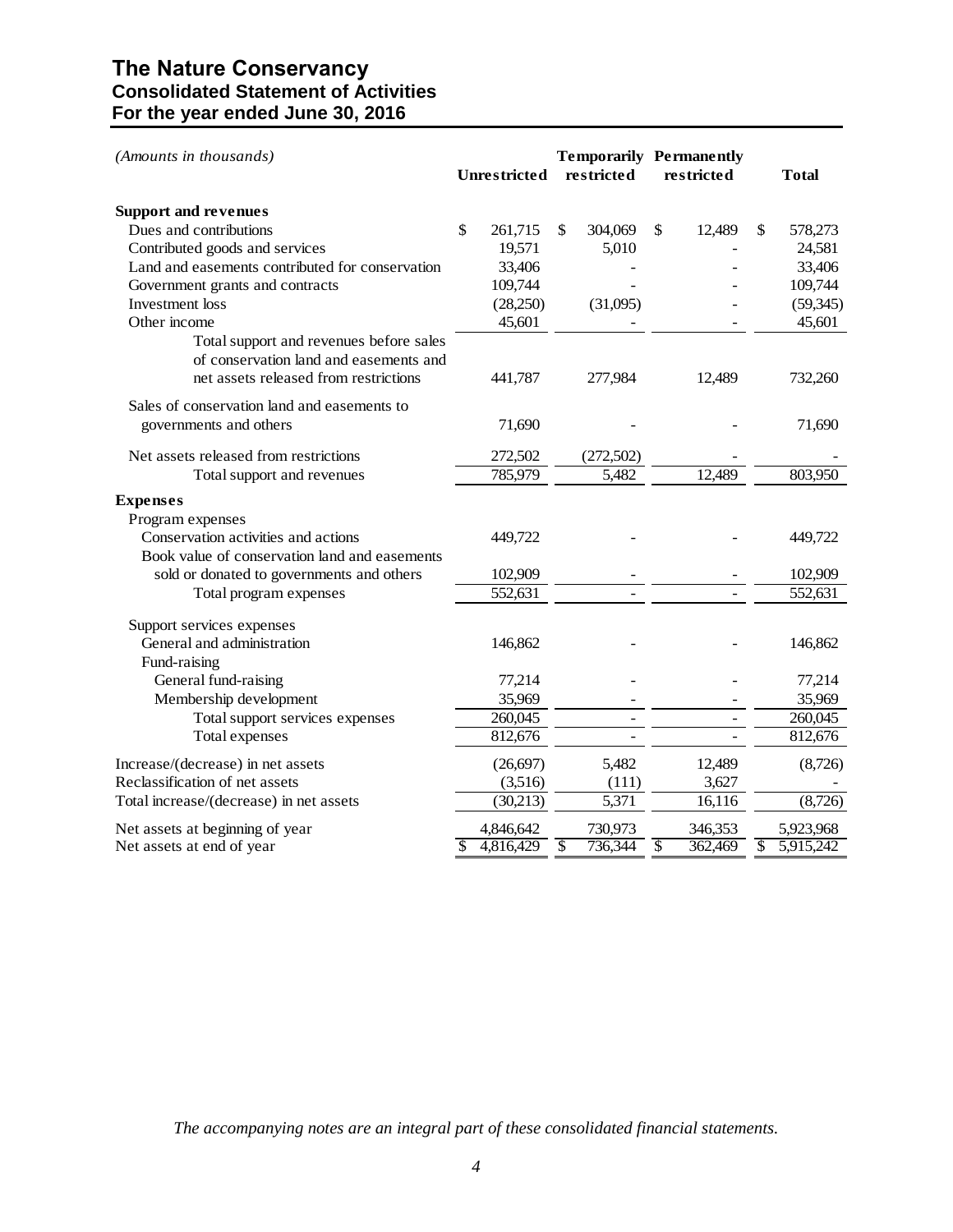# **The Nature Conservancy Consolidated Statement of Cash Flows For the year ended June 30, 2016**

*(Amounts in thousands)*

| Reconciliation of change in net assets to               |                |               |                 |
|---------------------------------------------------------|----------------|---------------|-----------------|
| cash used in operating activities:                      |                |               |                 |
| Change in net assets                                    |                | \$<br>(8,726) |                 |
| Non-cash adjustments:                                   |                |               |                 |
| Contributed land and easements                          | \$<br>(36,257) |               |                 |
| Losses on disposition of land, easements, and property  | 34,792         |               |                 |
| Realized/Unrealized investment losses                   | 44,945         |               |                 |
| Change in value of split interest investments           | 1,259          |               |                 |
| Change in value of interest rate swaps                  | 13,165         |               |                 |
| Depreciation and amortization                           | 14,426         | 72,330        |                 |
| Changes in assets and liabilities:                      |                |               |                 |
| Increase in receivables                                 | (23, 837)      |               |                 |
| Decrease in restricted cash                             | 563            |               |                 |
| Increase in other assets                                | (1,762)        |               |                 |
| Decrease in split interests arrangements payable        | (108)          |               |                 |
| Increase in other liabilities                           | 5,273          | (19, 871)     |                 |
| Cash provided by (used in) land activities:             |                |               |                 |
| Proceeds from sales of land and easements               | 78,884         |               |                 |
| Purchases of land and easements                         | (155, 555)     | (76, 671)     |                 |
| Contributions for long-term purposes                    |                | (12,506)      |                 |
| Net cash used in operating activities                   |                |               | \$<br>(45, 444) |
| <b>Investing activities:</b>                            |                |               |                 |
| Proceeds from sale of capital and endowment investments |                | 1,353,497     |                 |
| Purchases of capital and endowment investments          |                | (1,327,053)   |                 |
| Purchases of property and equipment, net                |                | (14,833)      |                 |
| Proceeds from notes receivable                          |                | (16, 840)     |                 |
| Net cash used in investing activities                   |                |               | (5,229)         |
| <b>Financing activities:</b>                            |                |               |                 |
| Proceeds from securities lending program                |                | 9,103         |                 |
| Repayments of securities lending program                |                | (9,103)       |                 |
| Purchases of split interest investments                 |                | (15, 168)     |                 |
| Proceeds from split interest arrangements               |                | 31,009        |                 |
| Principal payments on debt                              |                | (32,242)      |                 |
| Proceeds from issuance of debt                          |                | 16,820        |                 |
| Proceeds from restricted contributions                  |                | 12,506        |                 |
| Net cash provided by financing activities               |                |               | 12,925          |
| Net change in cash and cash equivalents                 |                |               | (37,748)        |
| Cash and cash equivalents, beginning of year            |                |               | 105,090         |
| Cash and cash equivalents, end of year                  |                |               | \$<br>67,342    |
|                                                         |                |               |                 |
| Supplemental data                                       |                |               |                 |
| Interest paid                                           |                |               | \$<br>16,262    |

*The accompanying notes are an integral part of these consolidated financial statements.*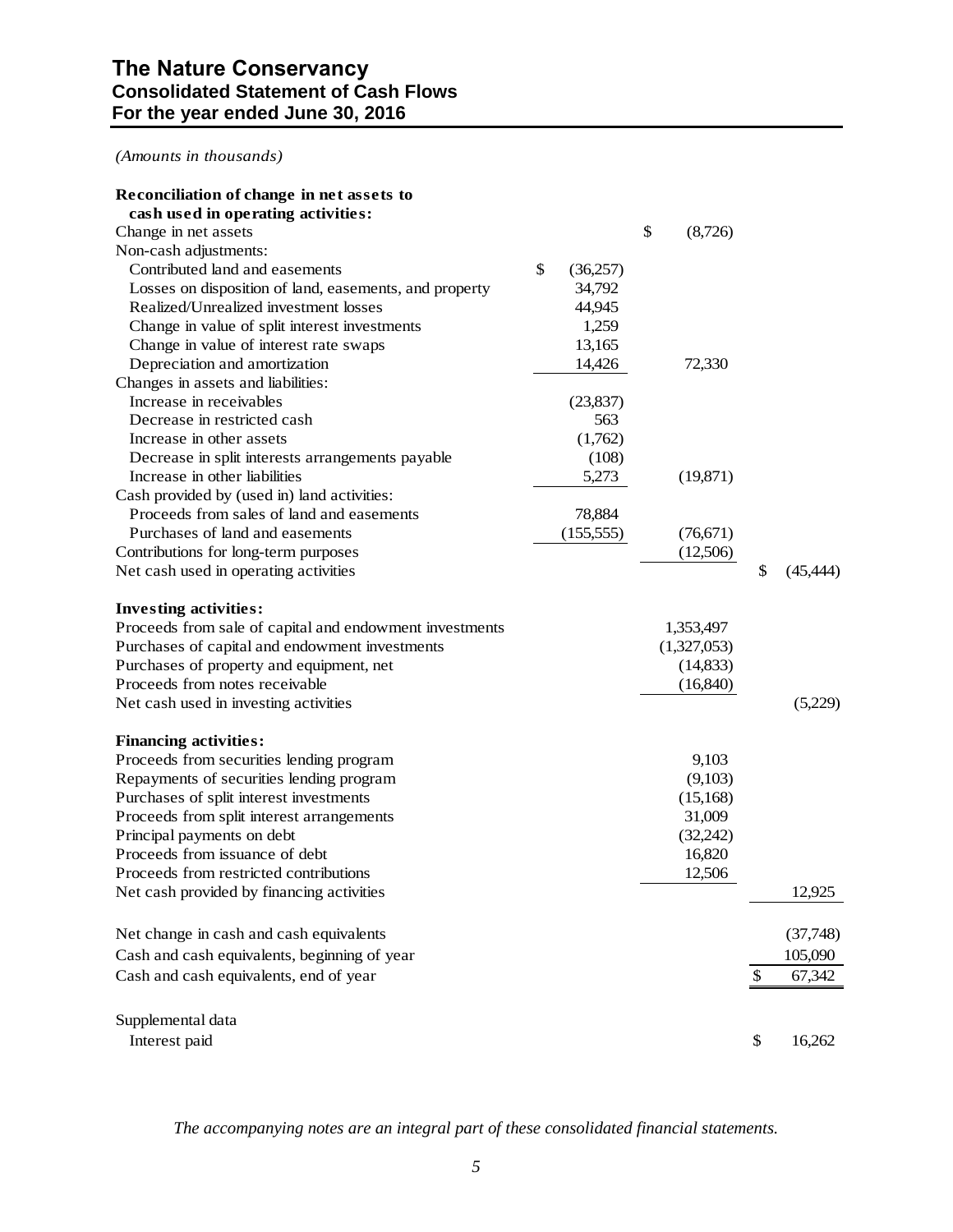# **ACCOUNTING POLICY FOOTNOTES**

**The following notes present disclosures of the significant accounting policies and related information relating to balances and amounts contained in the consolidated statements of financial position and activities. These notes are an integral part of the consolidated financial statements.**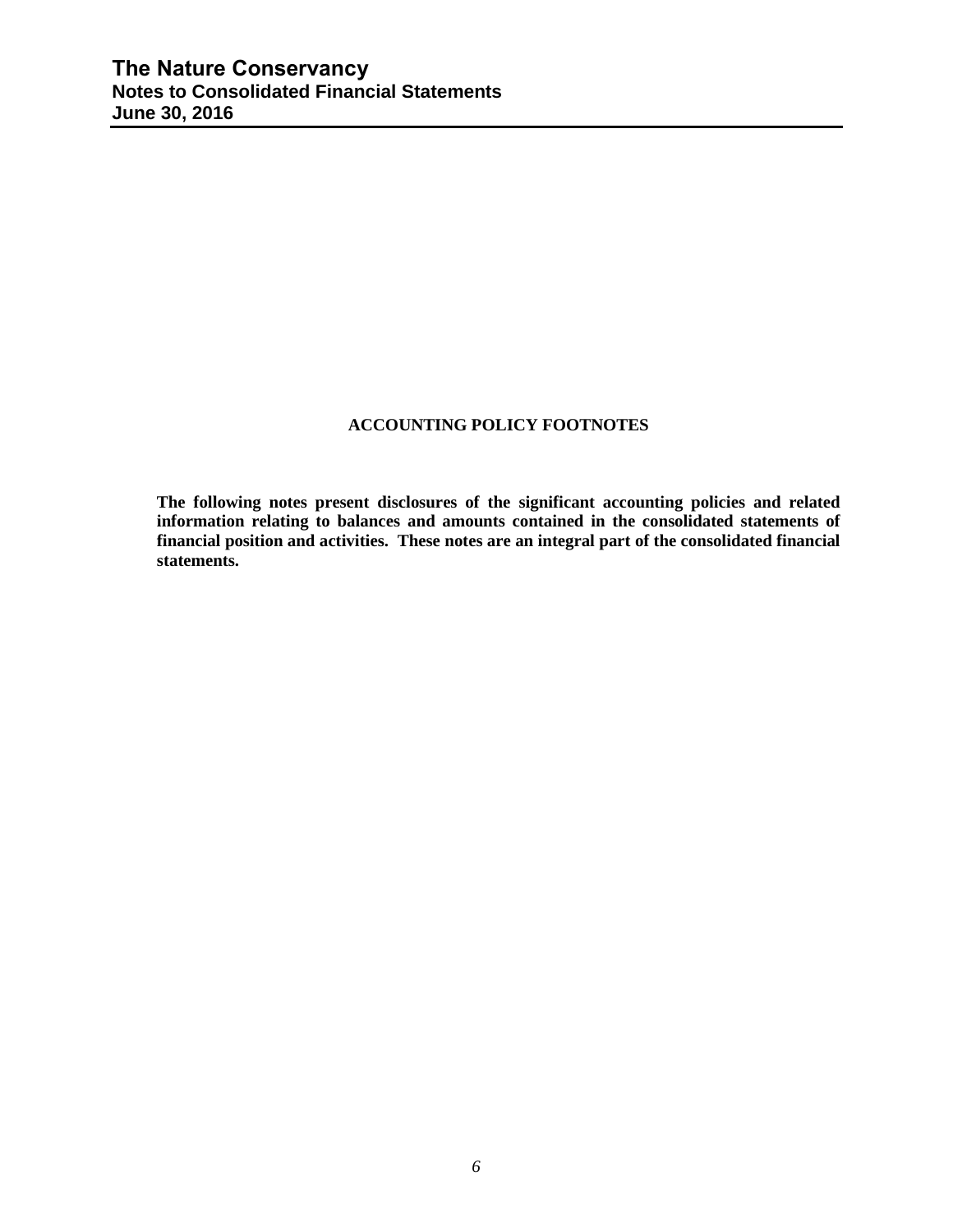#### **1. ORGANIZATION**

The Nature Conservancy ("The Conservancy") is a global conservation organization. The mission of The Conservancy is to conserve the lands and waters on which all life depends. The Conservancy conducts its activities throughout the United States, Canada, Latin America, the Caribbean, Europe, Africa, Asia, and the Pacific.

The Conservancy's primary sources of revenue are contributions from the public (including gifts of land), investment income, government grants, and sales of conservation interests to government agencies or other conservation buyers. These resources are used to help solve critical challenges by significantly improving the health of globally important natural systems that enhance the lives of people around the world. Working with partners – including indigenous communities, governments, and businesses – The Conservancy pursues solutions that protect and restore natural systems, use nature sustainably, and broaden support for conservation.

# **2. CONSOLIDATED FINANCIAL STATEMENTS**

The consolidated financial statements are presented on the accrual basis of accounting and include the accounts of all The Conservancy's chapters and affiliates, both domestic and international, including those which are separately incorporated, receive gifts, and perform conservation activities in the name of The Conservancy. All significant intercompany transactions have been eliminated.

The preparation of financial statements in conformity with accounting principles generally accepted in the United States requires management to make estimates and assumptions that affect the reported amounts of assets and liabilities and disclosure of contingent assets and liabilities at the date of the financial statements and the reported amounts of revenues and expenses during the reporting period. Actual results could differ from the estimated amounts.

# **3. CONSOLIDATED STATEMENT OF FINANCIAL POSITION**

## **Cash and Cash Equivalents, Restricted Cash, and Restricted Short-term Investments**

Cash represents operating cash held in bank accounts in high quality financial institutions in the United States and 35 other countries. The cash in non-U.S. accounts is uninsured, but is limited per country to amounts that, in the opinion of management, are not material to the financial statements. Cash equivalents represents short-term, highly liquid investments with maturities of three months or less when purchased. Restricted cash represents monies held in trust related to requirements of specific conservation project agreements. Restricted short-term investments represent certificates of deposit held in trust related to requirements of specific conservation project agreements.

#### **Government Grants and Contracts Receivable/Deferred Revenue and Refundable Advances**

The Conservancy receives grants and contracts from federal, state, and local agencies to be used for specific programs or land purchases. The excess of reimbursable expenditures over cash receipts is included in government grants receivable, and any excess of cash receipts over reimbursable expenditures is included in deferred revenue and refundable advances.

#### **Pledges Receivable**

Pledges receivable represent unconditional promises to give and are reported at fair value by discounting the expected future pledge payments at the prime interest rate at the balance sheet date, and accordingly are categorized as Level 3 assets. The primary unobservable input used in the fair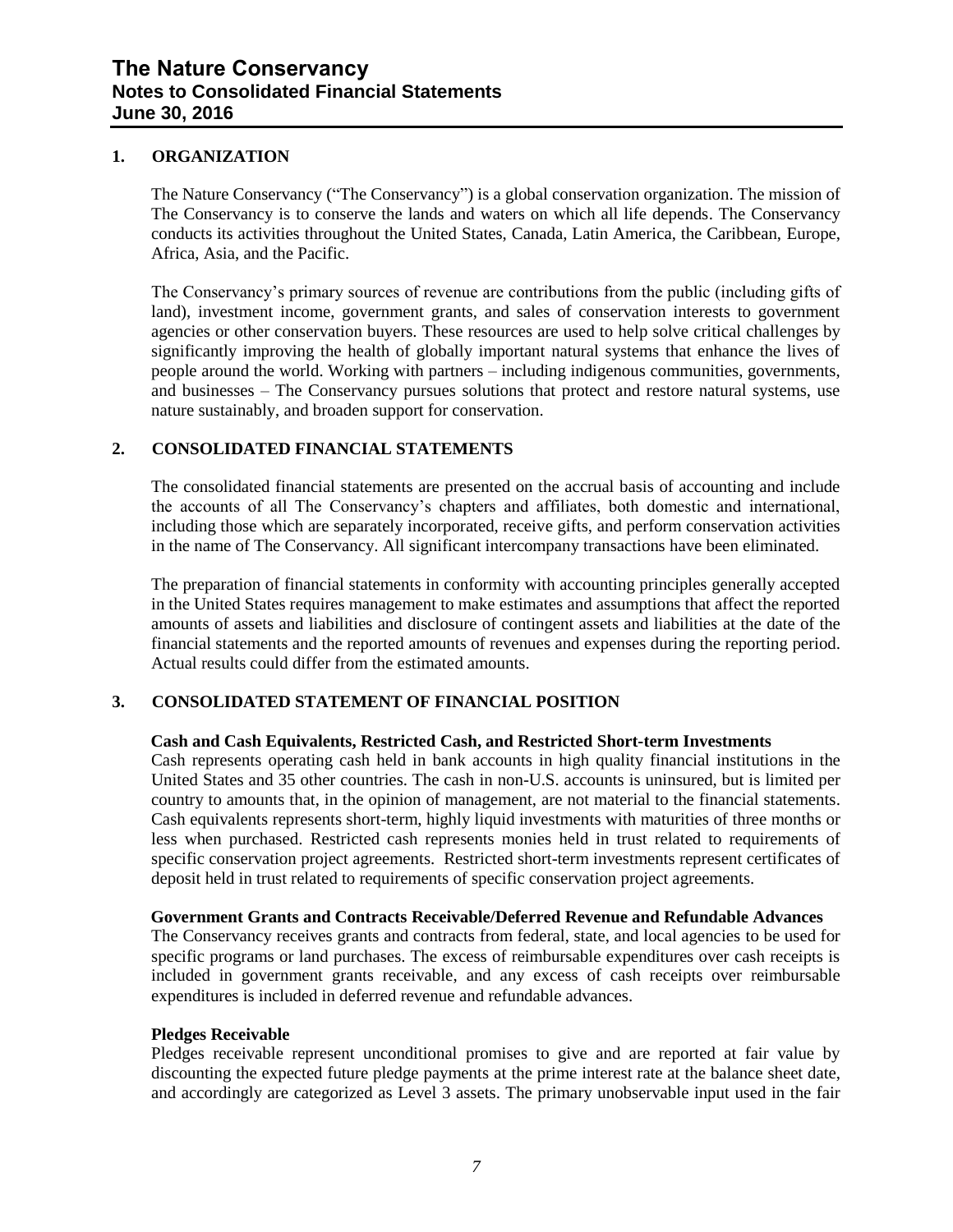value measurement of The Conservancy's pledges receivable is the discount rate. Significant fluctuations in the discount rate could result in a material change. The discount rate used in the present value technique to determine fair value of pledges receivable is revised at each measurement date to reflect current market conditions and the creditworthiness of donors. In addition, management evaluates payment history and market conditions to estimate allowances for doubtful pledges. Changes in the fair value of pledges receivable are reported in the consolidated statement of activities as contribution revenue except for changes in the allowance which are reported as program expenses at each subsequent reporting date. Pledges receivable past due by 90 days are, in the opinion of management, not material to the financial statements.

Not recorded as pledges receivable are \$94,954,000, that are conditioned upon The Conservancy raising matching gifts or acquiring certain conservation lands. Conditional promises to give are recognized as contributions when the donor-imposed conditions are substantially met.

#### **Securities Lending Agreement**

The Conservancy lends certain securities in its investment portfolio to qualified borrowers on a shortterm, fully collateralized basis in exchange for interest to help offset custodial fees. Collateral in the form of cash in US dollars, securities issued or guaranteed by the US government, or irrevocable letters of credit issued by banks independent of the borrowers is marked-to-market on a daily basis, and the borrower is required to deliver the difference between the daily market value of the collateral and 102% of the loaned securities' original fair market value if denominated in US dollars or 105% if denominated in foreign currency. The lending agent, in its agreement with The Conservancy, guarantees the repayment of the loan in the event the borrower defaults. The Conservancy retains all the benefits of ownership including rights to dividends, interest, and other cash distributions pertaining to the loaned securities. The Conservancy also retains the right to redeem the loaned securities prior to the stipulated redemption date.

At June 30, 2016, The Conservancy recorded \$24,479,000 in securities pledged as collateral under its securities lending program and an equal amount payable to the borrowers under the agreement. These amounts are reflected in assets and liabilities in the consolidated statement of financial position.

#### **Property and Equipment**

Property and equipment are carried at cost. Depreciation and amortization is provided using the straight-line method for all depreciable assets over their estimated future lives as follows:

| Building and improvements       | $5 - 30$ years |
|---------------------------------|----------------|
| Computer equipment and software | $3 - 5$ years  |
| Furniture, fixtures, and other  | $4 - 25$ years |

#### **Concentration of Credit Risk**

The Conservancy's excess cash is invested with high quality institutions, the largest concentrations of which are invested in U.S. Agencies (66.0%), certificates of deposit (22.7%), and Repurchase Agreements (10.7%). 100% of the repurchase agreements are backed by U.S. Treasuries and U.S. Agencies.

Pursuant to its investment policy, The Conservancy's investments cannot have more than 10% of their assets at market value in securities of any one issuer, be they short-term or long-term, other than the U.S. Government and its Agencies. At June 30, 2016, the single largest non-U.S. Government issuer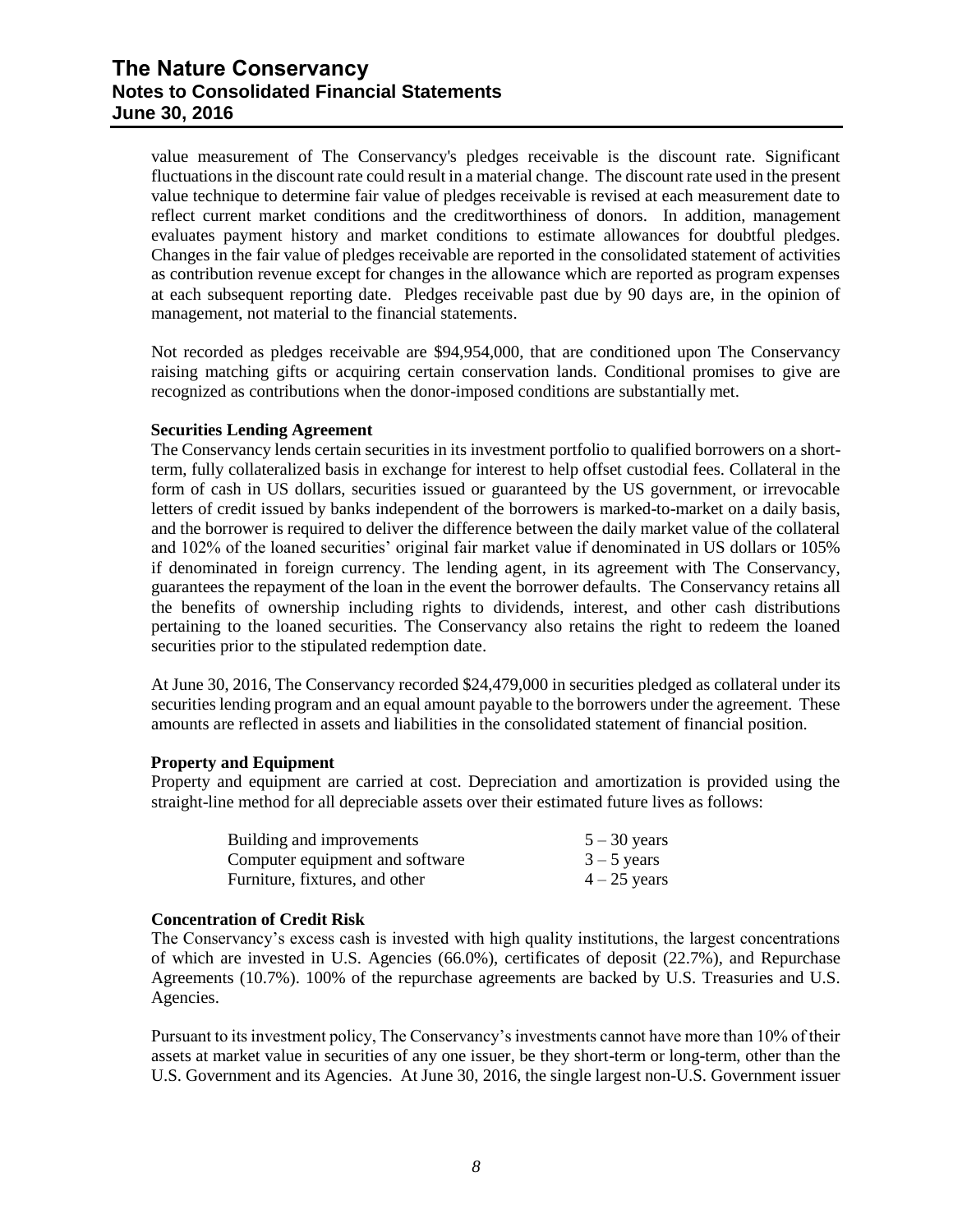exposure was 5.56% of the Capital and Endowment Fund long term investments. This issue is in the form of a global commingled equity fund.

#### **Investments**

Investments are carried at estimated fair market value and reported in three distinct categories:

- *Capital fund* excess working capital and funds held primarily for the future acquisition of conservation land, easements, and for funding other conservation projects.
- *Split interest arrangements* **–** donations that are held in trust by The Conservancy or third party trustees, representing beneficial interests in trusts.
- *Endowment fund* funds held as long-term capital to generate income for The Conservancy's operations.

#### *Endowment Investment and Spending Policies*

The Conservancy's Endowment ("Endowment") includes both donor-restricted endowment funds and funds allocated to quasi endowments, which by Board policy function as endowments. The amount of Endowment income provided each year for operations is established by the Finance Committee of the Board, through its adoption of an annual endowment spending rate and spending rate base. The spending rate for the year ended June 30, 2016 was 5.0% of the average fair market value of the 60 months of calendar years 2010 through 2014.

The Conservancy recognizes that risk must be assumed to achieve its stated long-term investment objectives. Therefore, asset allocations and ranges are necessarily diverse, and consider liquidity needs. The Conservancy has considered its ability to withstand short and intermediate term variability and concluded that the portfolio can tolerate some interim fluctuations in market values and rates of return in order to achieve its objectives. However, The Conservancy realizes that market performance varies and that the portfolio's investment objectives may not be achievable during short-term periods.

The Conservancy has chosen not to manage its underlying assets directly, but to utilize independent investment managers. To maintain prudent diversification and to manage risk, The Conservancy's portfolio is divided among 50 to 60 separate managers.

#### **Conservation Lands and Easements**

The Conservancy records land and land interests at cost if purchased or at fair value at the date of acquisition, if all or part of the land was received as a donation. Fair value is generally determined by appraisal at the time of acquisition and is not subsequently adjusted. Upon sale or gift, the book value of the land or land interest is reported as a program expense and the related proceeds, if any, are reported as revenue in the consolidated statement of activities.

Conservation land is real property with significant ecological value. These properties are either managed in an effort to protect the natural biological diversity of the property, or transferred to other organizations who will manage the lands in a similar fashion.

Conservation easements are comprised of listed rights and/or restrictions over the owned property that are conveyed by a property owner to The Conservancy, almost always in perpetuity, in order to protect the owned property as a significant natural area, as defined in federal tax regulations. These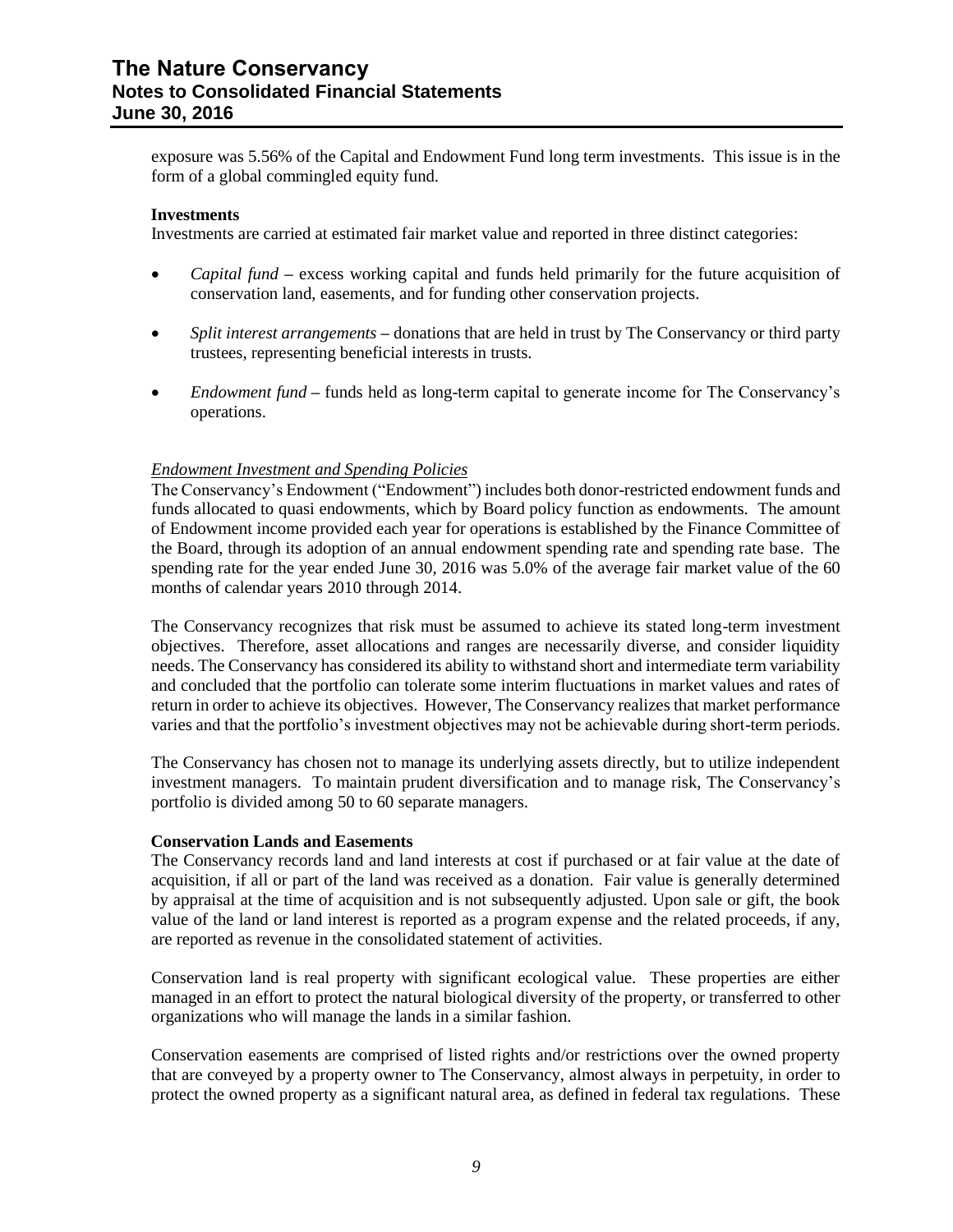intangible assets may be sold or transferred to others so long as the assignee agrees to carry out, in perpetuity, the conservation purposes intended by the original grantor. Conservation easements, by their very nature, do not generate material amounts of cash inflow annually.

## **Bonds and Notes Payable**

The Conservancy uses debt, both fixed and variable, primarily to finance the acquisition of conservation lands and easements. Debt is reported at carrying value. At June 30, 2016, The Conservancy is in compliance with all debt covenants.

In order to partially insulate itself from the variable nature of the interest rates on its outstanding debt, The Conservancy has three interest rate swap agreements. The Conservancy pays a fixed rate of 4.373% on \$95,375,000 in return for receipt of variable rate interest in the amount of 3- month LIBOR and pays a fixed rate of 2.962% on \$190,000,000 in return for receipt of variable rate interest in the amount of 67% of 3-month LIBOR. The Conservancy pays a fixed rate of 3.56% on \$25,053,000 in return for receipt of variable rate interest in the amount of 67% of 1-month LIBOR. Maturities of the swap agreements range from 2027 to 2033 and the counterparty to these swaps has the option to terminate at their discretion. The fair value of these interest rate swap agreements are reflected in the accompanying consolidated statement of financial position as accounts payable and accrued liabilities.

Due to the nature of certain variable rate bond agreements, The Conservancy may receive notice of an optional tender on its variable-rate bonds, in which case The Conservancy would have an obligation to purchase the bonds tendered if unable to secure a different source of financing at that time. At June 30, 2016, The Conservancy had a standby liquidity support agreement with a financial institution to support the original principal amount of \$50,000,000 of the variable rate demand obligations. Under this agreement, the financial institution agreed to supply additional liquidity to The Conservancy up to that amount, with which The Conservancy could purchase the bonds if The Conservancy could not remarket the bonds. In the event of a draw on the \$50,000,000 liquidity support line, the due date would be September 14, 2018.

Interest expense incurred on total notes payable for 2016 was \$18,054,000.

## **Split Interest Arrangements**

The Conservancy enters into split interest arrangements whereby donations are held in trust by The Conservancy or third party trustees and invested. Agreed-upon amounts of the invested funds are payable to the donor or the donor's designee for a specified period of time or until the donor's death, after which time The Conservancy may use the investments for operations or a restricted use specified by the donor. The donated trust asset investments are recorded at fair value based on the latest available information.

The Conservancy utilizes the 2012 Individual Annuity Reserving table to actuarially calculate the liability associated with the estimated donor payments under these arrangements. The Conservancy determines the discount rate to be used in the month the split interest arrangements are entered into with the donor and these rates have ranged from 1% to 9%. The present value of the actuarially determined liability resulting from these gifts is recorded at the date of gift and adjusted annually thereafter to reflect fair value.

## **Net Assets**

The Conservancy's net assets are reported in the following three classes: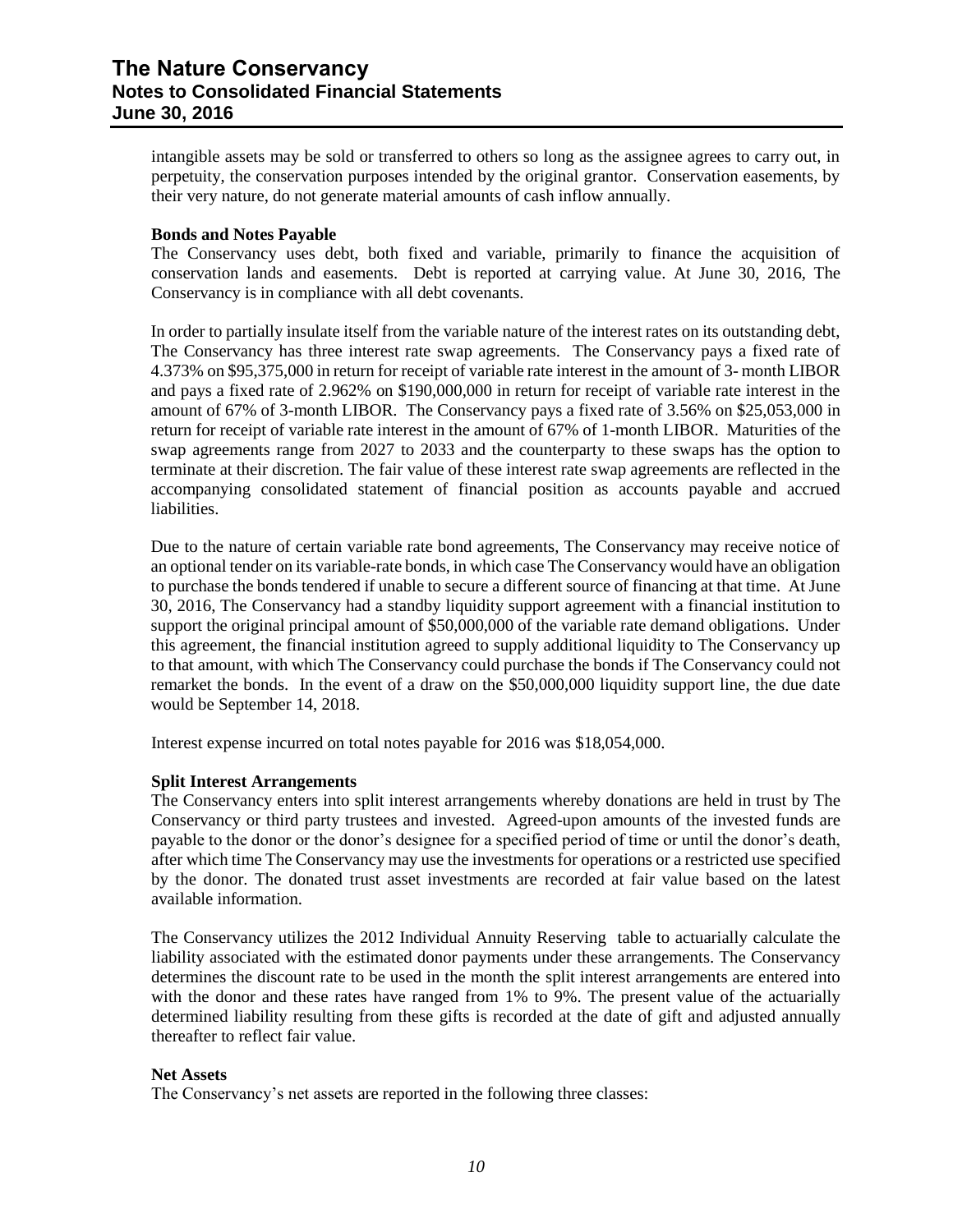- *Unrestricted net assets* Revenues derived from dues, unrestricted contributions, government grants and contracts, investment income (other than the temporarily restricted portion of true endowment investment income), and other inflows of assets whose use by The Conservancy is not limited by donor-imposed restrictions. Certain unrestricted net assets have been designated by the Board of Directors to be maintained as quasi endowment funds.
- *Temporarily restricted net assets* **–** Contributions and other inflows of assets whose use by The Conservancy is limited by donor-imposed stipulations that either expire by passage of time or can be fulfilled and removed by actions of The Conservancy, such as usage for specific programs, including certain overhead and indirect costs, or for spending from true endowment investment income.

When a donor restriction expires, that is, when a stipulated time restriction ends or purpose restriction is accomplished, temporarily restricted net assets are reclassified to unrestricted net assets and are reported on the consolidated statements of activities as net assets released from restrictions.

 *Permanently restricted net assets* – Contributions and other inflows of assets whose use by The Conservancy is limited by donor-imposed stipulations that the principal must be maintained permanently by The Conservancy. The total amount of permanently restricted net assets on the consolidated statements of financial position includes the donor-restricted endowment funds as well as amounts contributed to create a permanent capital fund. This revolving fund is used to finance capital projects and donations to this fund are to be maintained in perpetuity for only this purpose.

## *Classification of endowment net assets*

The Board of Directors of The Conservancy ("Board") has approved management's interpretation of the Uniform Prudent Management of Institutional Funds Act (UPMIFA) as enacted by the Council of the District of Columbia. UPMIFA requires the preservation of the fair value of the original gifts as of the gift date of the donor-restricted endowment funds absent explicit donor stipulations to the contrary.

The Endowment includes both donor-restricted endowment funds and funds designated by the Board to function as endowments. The Conservancy classifies as permanently restricted net assets (a) the original value of gifts donated to the permanent endowment, and (b) accumulations to the permanent endowment made in accordance with the direction of the applicable donor gift instrument at the time the accumulation is added to the fund. The remaining portion of the donor-restricted endowment fund that is not classified in permanently restricted net assets is classified as temporarily restricted net assets until those amounts are appropriated for expenditure by The Conservancy.

The Conservancy considers the following factors in making a determination to appropriate or accumulate donor-restricted endowment funds:

- The duration and preservation of the endowment fund;
- The purposes of the institution and the endowment fund;
- General economic conditions:
- The possible effect of inflation or deflation;
- The expected total return from income and appreciation of investments;
- Other resources of the institution; and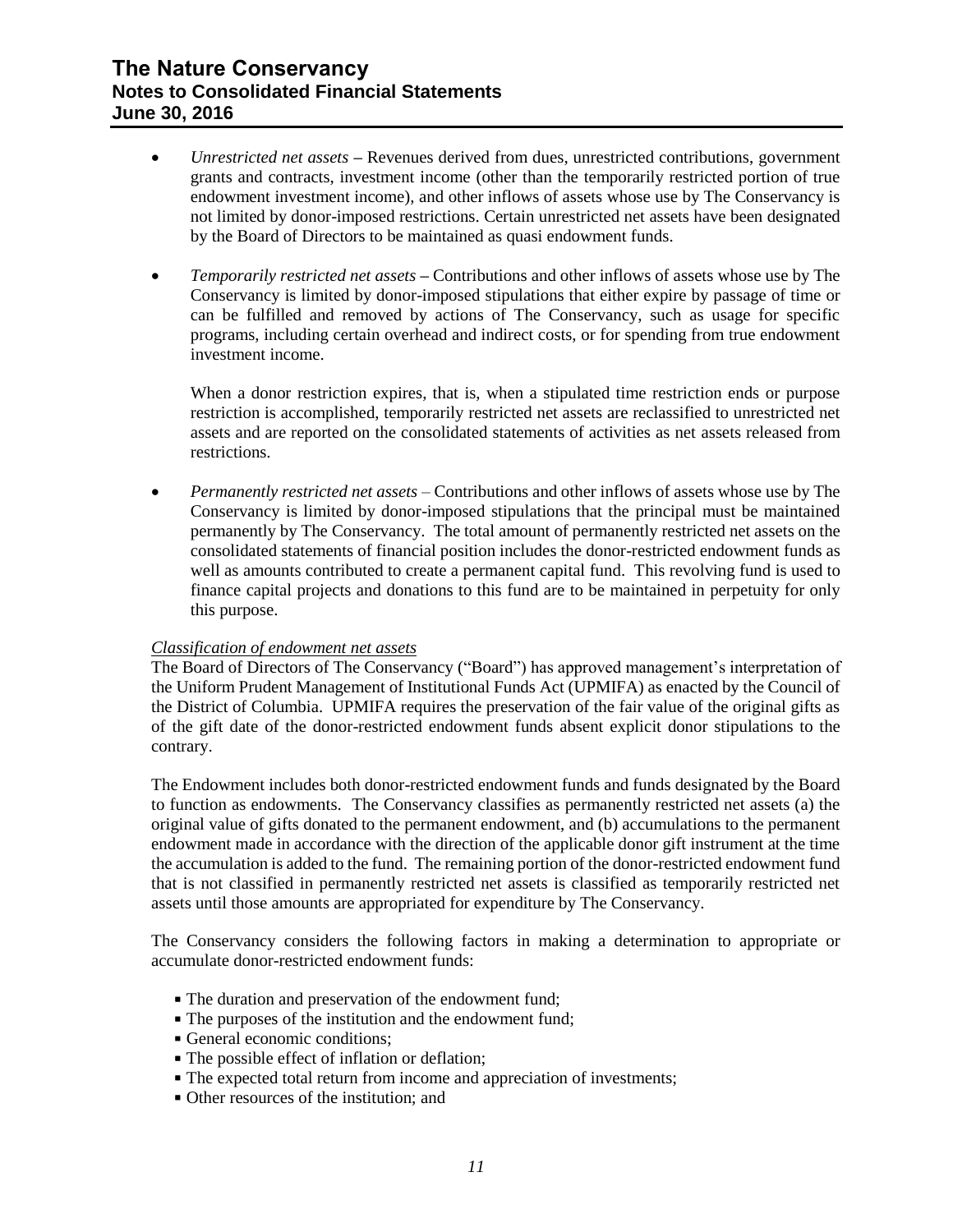The investment policy of the institution.

#### *Endowments with Eroded Corpus*

From time to time, the fair value of assets associated with individual donor-restricted endowment funds may fall below the level that the donor or The Conservancy requires to be retained as principal in perpetuity. Deficiencies of this nature that are netted in unrestricted net assets were \$3,034,000 as of June 30, 2016. These deficits resulted from unfavorable market fluctuations that occurred shortly after the investment of newly established endowments and authorized appropriation that was deemed prudent.

# **4. CONSOLIDATED STATEMENT OF ACTIVITIES**

#### **Contributions**

Unconditional donor promises to give cash and other assets are reported at fair value at the date that there is sufficient verifiable evidence documenting that a promise was made by the donor and received by The Conservancy. The promises are reported as either temporarily or permanently restricted support if received with donor stipulations that sufficiently limit the use of the donated assets.

The Conservancy recognizes contributed professional services from third parties and contributed goods and trade lands as revenue and as expense or assets, at the fair value of those services or goods when received. Trade lands are real property with minimal ecological value. These properties are sold to provide funds for The Conservancy to carry out its conservation work. During the fiscal year ended June 30, 2016 contributed goods and services totaled \$24,581,000 and contributed trade lands that is reflected as Dues and contributions in the accompanying consolidated statement of activities totaled \$4,382,000.

## **Government Grants and Contracts**

Government grants and contracts are considered to be exchange transactions, the majority of which are cost-reimbursable grants. Revenue, including approved indirect cost recovery, is recognized when allowable costs have been incurred. The Conservancy's costs incurred under its government grants and contracts are subject to audit by government agencies. Management believes that disallowance of costs, if any, would not be material to the consolidated financial position or consolidated changes in net assets of The Conservancy.

#### **Program expense allocation**

Operating expenses are allocated to program and support categories based on separate cost center types as defined below. Conservation land and easements that are acquired by The Conservancy, but not sold or donated, are reflected as an increase in conservation land and easements on the consolidated statements of financial position and are excluded from the program expense categories on the consolidated statements of activities.

The Conservancy accounts for its program expenditures in the following categories:

 *Conservation Activities and Actions* **–** Expenditures related to the broad spectrum of activities and actions critical to advancing The Conservancy's mission. Expenditures related to understanding, monitoring, maintaining, restoring, and managing natural areas owned by The Conservancy and others are included, as well as expenditures for developing and enhancing The Conservancy's ability to gather and share ecological information and to assess and evaluate threats to natural systems. In addition, this area includes expenditures to mitigate, prevent, or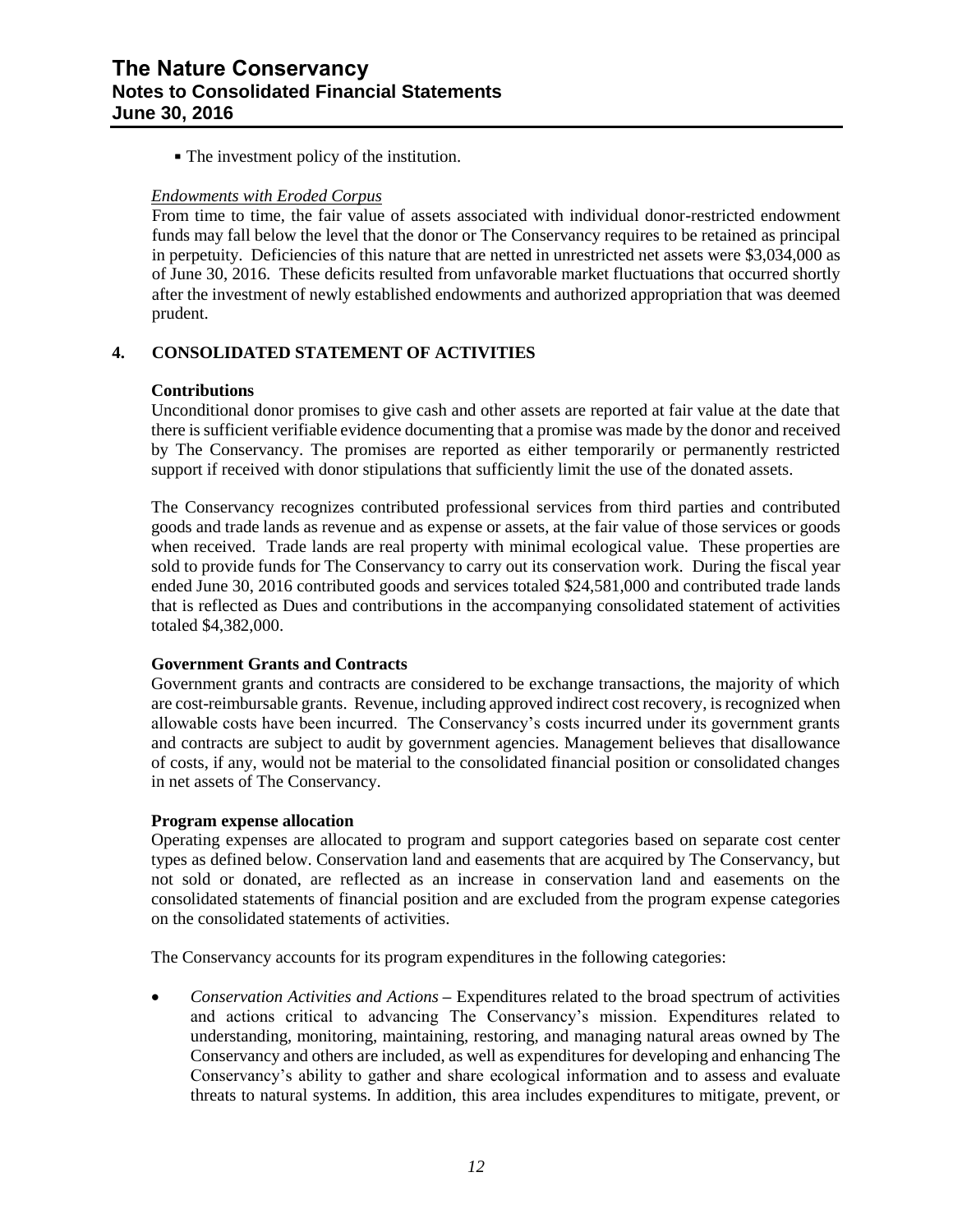slow the effects of these threats, including investments in the institutional development of domestic and international conservation organizations. Expenditures related to improving public land management and supporting the development of sound global policies, including participating in conferences and events that help establish a common vision for conservation worldwide are included, as well as expenditures associated with community outreach and education of key stakeholders and land users in areas where Conservancy conservation programs reside.

- *General and Administration* Expenditures related to building and maintaining an efficient business infrastructure, including those related to corporate governance, to support and advance the programmatic conservation objectives of The Conservancy.
- *General Fund-Raising* **–** Expenditures related to fund-raising strategies that provide the revenue stream for both operations and capital needs to further the accomplishment of The Conservancy's mission and objectives.
- *Membership Development* **–** Expenditures related to the acquisition and retention of The Conservancy's members primarily through the use of a direct-mail program.

# **5. COMMITMENTS AND CONTINGENCIES**

#### *Litigation*

The Conservancy is a party to various litigation arising out of the normal conduct of its operations. In the opinion of The Conservancy's management, the ultimate resolution of these matters will not materially affect the financial position, changes in net assets, or cash flows of The Conservancy.

#### *Leases*

The Conservancy has entered into non-cancelable operating leases for office space, which expire at various dates through 2027. Certain of these leases contain rent escalation clauses, usually based on the consumer price index.

#### *Land acquisitions and other commitments*

The Conservancy has entered into contracts for the purchase of land and other purchase commitments that have not closed as of June 30, 2016, in the amount of \$20,969,000.

The Conservancy has remaining funding commitments to private equity, real estate, and hedge fund investment managers of \$179,435,000 at June 30, 2016.

## **6. RETIREMENT PLANS**

The Conservancy's employees are eligible after one month of service to participate in The Nature Conservancy Savings and Retirement Plan (the "Plan"), in which employees can make voluntary, taxdeferred contributions within specified limits. The Plan was established under the provisions of Internal Revenue Code Section 401(k) and has received a favorable determination as to its tax status from the Internal Revenue Service. Certain employees are also eligible to participate in a nonqualified deferred compensation plan created pursuant to Internal Revenue Code Section 457(b). The Conservancy's contributions to the plans were \$16,375,000 for the year ended June 30, 2016.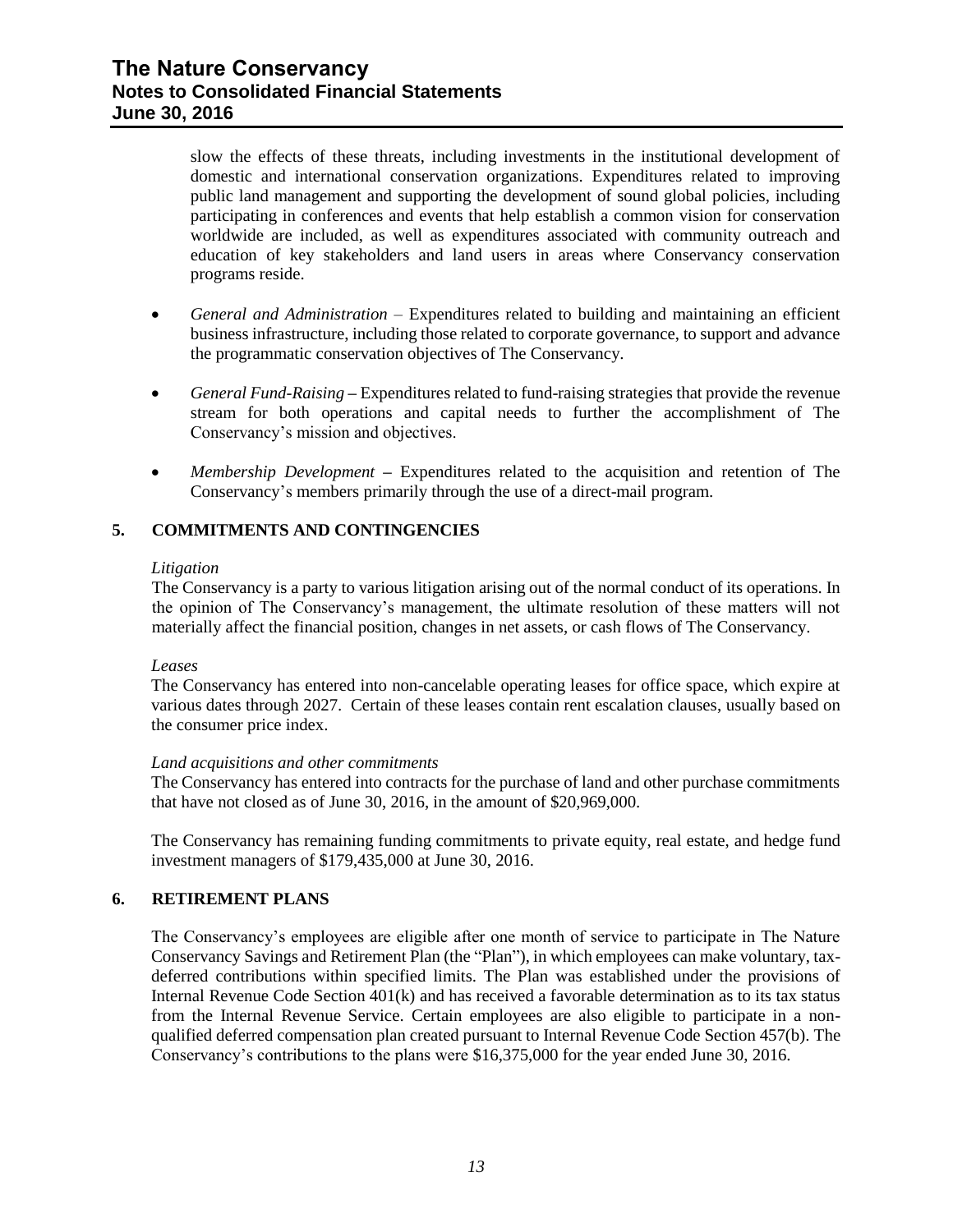# **7. INCOME TAXES**

The Conservancy has been granted an exemption from Federal income taxes under Section 501(c)(3) of the Internal Revenue Code. The Internal Revenue Service has classified The Conservancy as other than a private foundation. The Conservancy pays a nominal amount of tax relating to several unrelated business income activities, primarily rental income from debt-financed property. The Conservancy takes no tax positions that it considers to be uncertain.

# **8. SUBSEQUENT EVENTS**

All subsequent events were evaluated through December 12, 2016, which is the date the financial statements were issued.

## **9. RELATED PARTY TRANSACTIONS**

The Conservancy recorded \$10,172,000 in contribution revenue from current and former Board members during fiscal year ended June 30, 2016. Of this amount, \$600,000 is reflected as pledges receivable in the accompanying consolidated statement of financial position.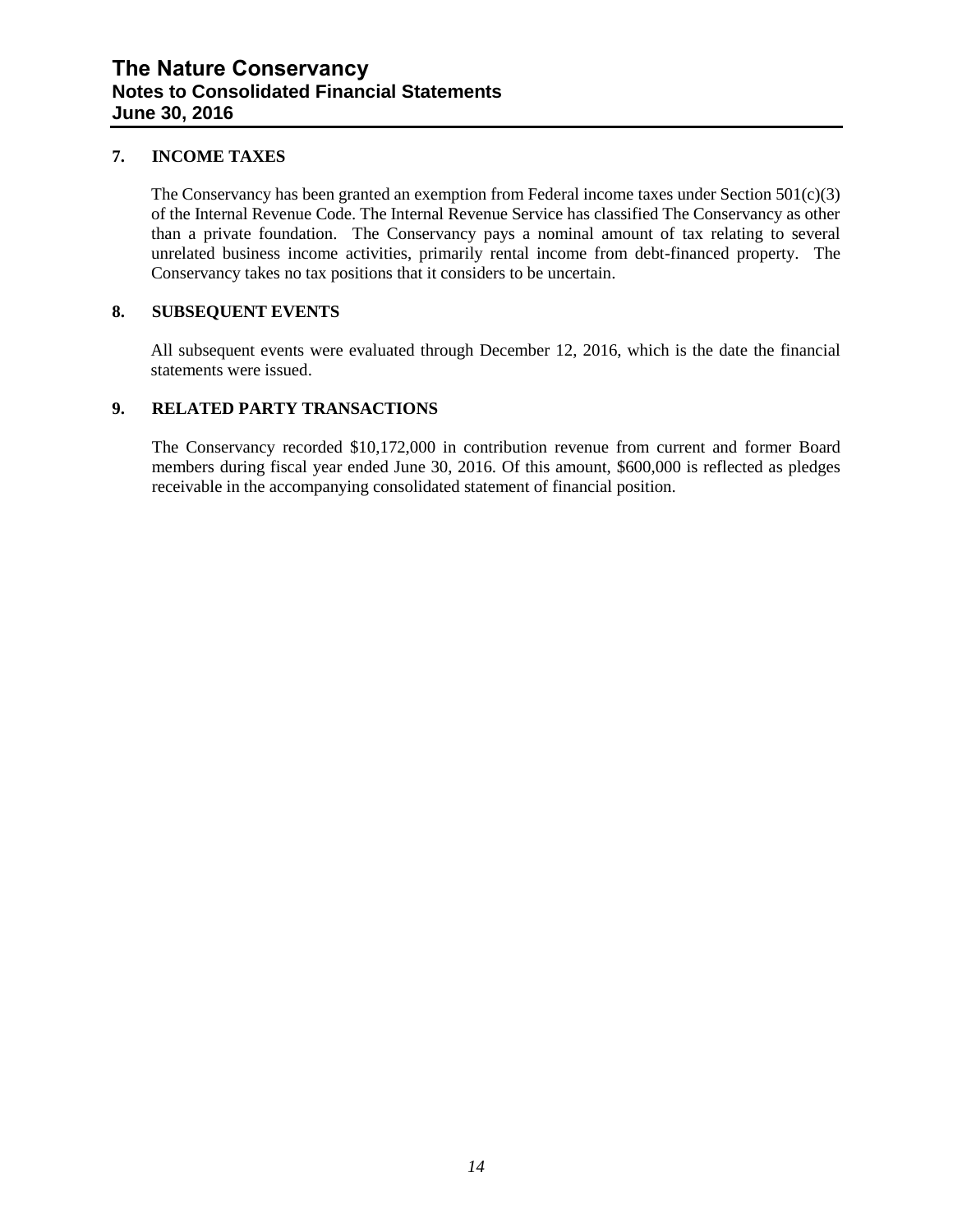# **FOOTNOTE SCHEDULES**

**The following schedules represent required disclosures of more detailed information regarding certain balances and amounts contained in the consolidated statements of financial position and activities. These are an integral part of the footnotes to the consolidated financial statements.**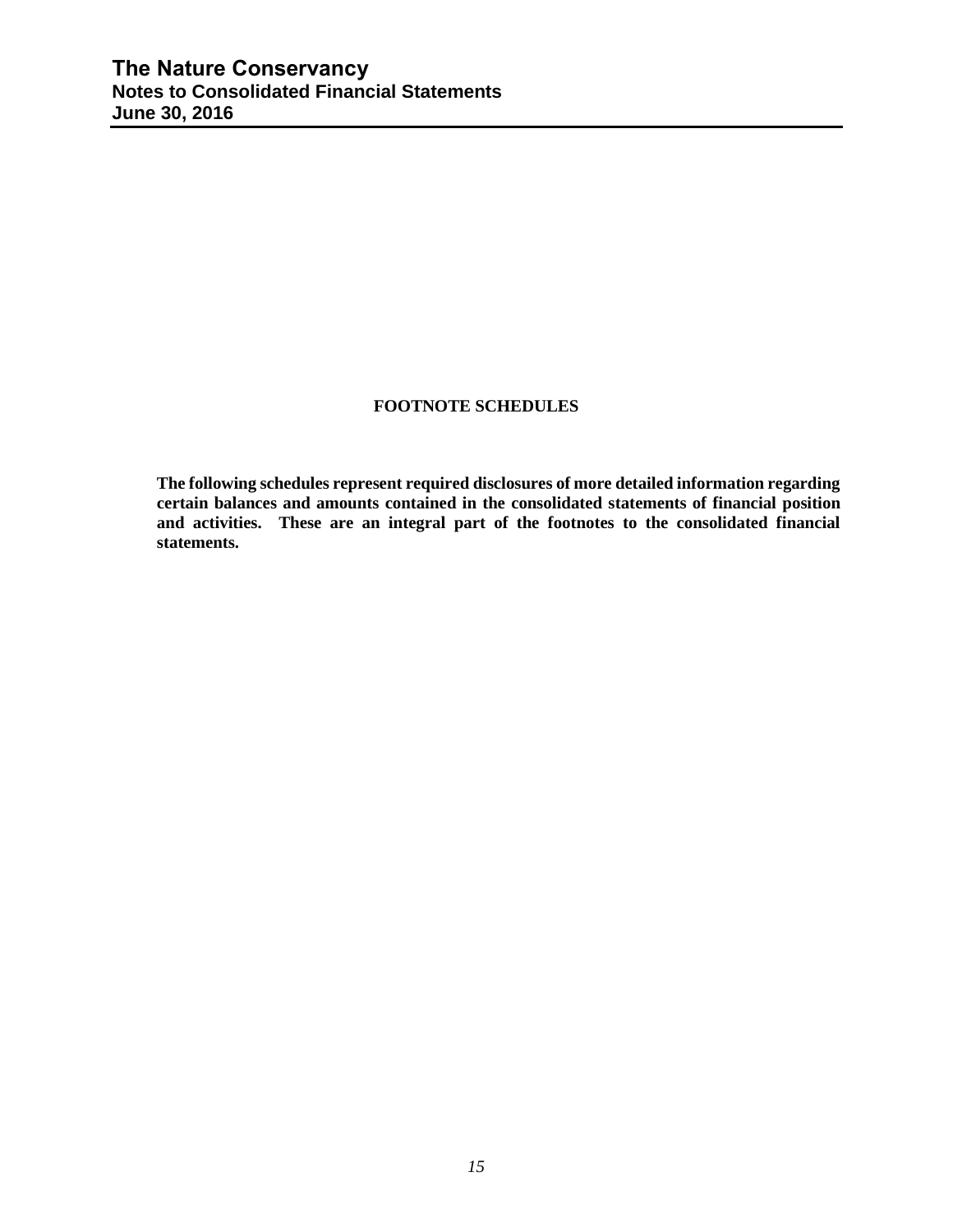#### **10. Pledges receivable**

As of June 30, 2016 unconditional promises to give were as follows:

#### *(In thousands)*

| Amounts due in                  |   |         |
|---------------------------------|---|---------|
| Less than one year              | S | 141,973 |
| One to five years               |   | 101,947 |
| More than five years            |   | 664     |
| Subtotal                        |   | 244,584 |
| Less fair value adjustments:    |   |         |
| Discount of 3.5%                |   | 5,966   |
| Allowance for doubtful accounts |   | 6,750   |
| Total                           |   | 231.868 |

#### **11. Other assets**

*Other assets* consisted of the following at June 30, 2016:

| $(In$ thousands)  |    |        |
|-------------------|----|--------|
| Deposits on land  | \$ | 1,232  |
| Trade lands       |    | 9,013  |
| Other receivables |    | 3,328  |
| Prepaid expenses  |    | 7,958  |
| Notes receivable  |    | 27,311 |
| Other assets      |    | 6,446  |
| Total             | S. | 55,288 |

## **12. Property and equipment**

*Property and equipment* consisted of the following at June 30, 2016:

| $(In$ thousands)                          |   |          |
|-------------------------------------------|---|----------|
| Land for operations                       | S | 7,210    |
| Buildings and improvements                |   | 146,133  |
| Construction in progress                  |   | 11,640   |
| Computer equipment and software           |   | 37,627   |
| Furniture, fixtures, and other            |   | 22,223   |
|                                           |   | 224,833  |
| Accumulated depreciation and amortization |   | (95,667) |
| Total                                     |   | 129,166  |

Depreciation and amortization expense was \$14,426,000 during the year ended June 30, 2016. Of the total assets listed above, \$28,495,000 was fully depreciated at June 30, 2016.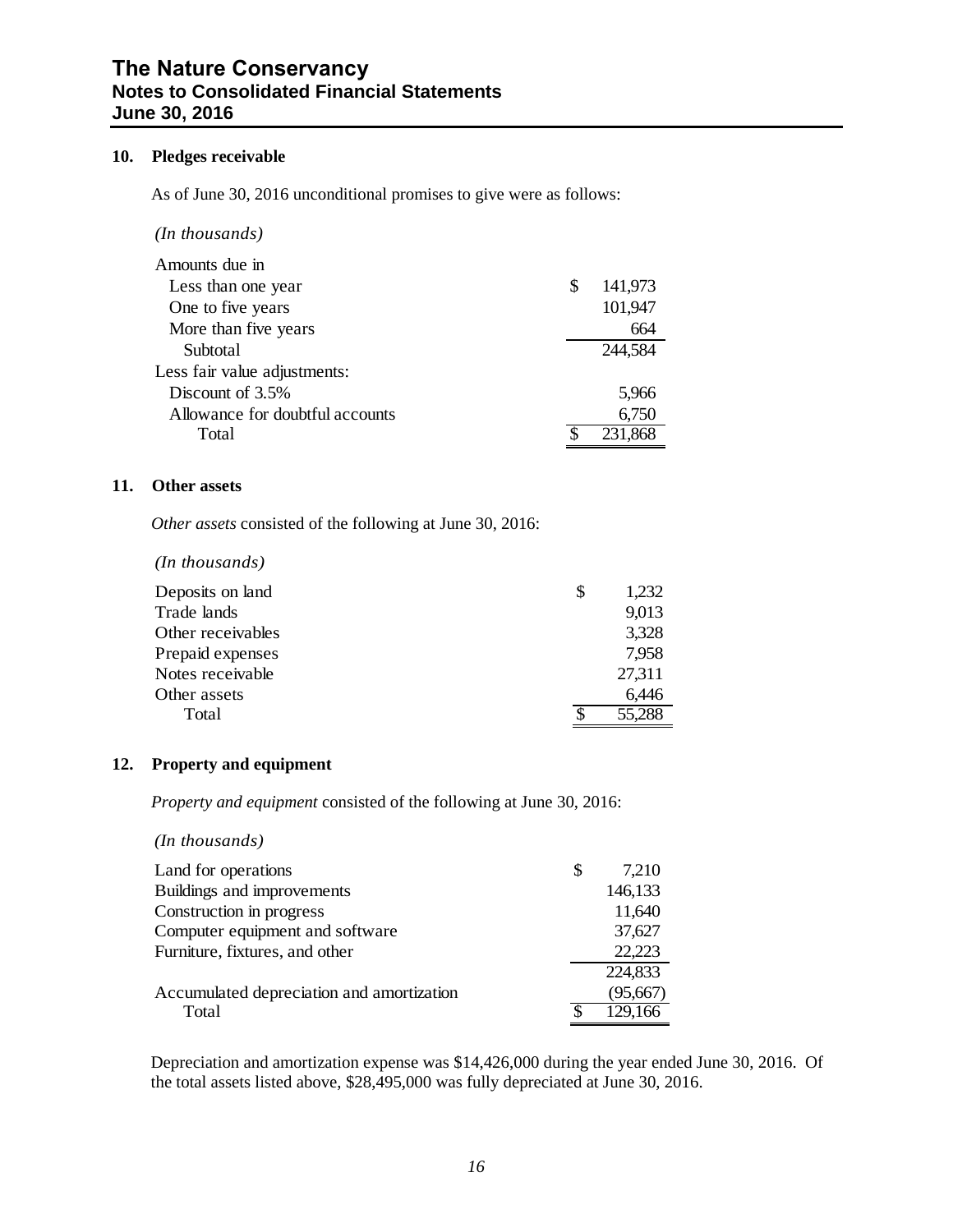# **13. Bonds and notes payable**

# *(In thousands)*

| Unsecured Colorado Educational and Cultural Facilities Authority Revenue Bonds,<br>Tax Exempt, Series 2002A issued in the original principal amount of \$25,053,000,<br>variable interest rate pursuant to rate swap, 0.46% as of June 30, 2016, due July |                    |
|-----------------------------------------------------------------------------------------------------------------------------------------------------------------------------------------------------------------------------------------------------------|--------------------|
| 2024.                                                                                                                                                                                                                                                     | \$<br>11,213       |
| Unsecured Colorado Educational and Cultural Facilities Authority Revenue<br>Refunding Bonds, Tax Exempt, Series 2012 issued in the original principal amount<br>of $$144,435,000$ , with a variable interest rate reset weekly, 0.43% as of June 30,      |                    |
| 2016, due July 2033.                                                                                                                                                                                                                                      | 126,331            |
| Unsecured Taxable Revenue Bonds Series 2009 in the aggregate principal amount<br>of \$100,000,000 issued July 1, 2009, fixed rate of 6.30% due July 2019.                                                                                                 | 100,000            |
| New York State Environmental Facilities Corporation private bonds issued in the<br>aggregate amount of \$50,000,000 with a fixed interest rate of 3.90%, due June<br>2024.                                                                                | 35,044             |
| Loans and mortgages, some of which are collateralized by the land and other<br>assets, and payable in monthly or annaul installments, including interest ranging<br>from 0% to 6.0%; final payments are due at various dates through 2033.                | 68,899             |
| Conservation Notes, unsecured notes payable in various amounts with interest<br>ranging from 0.00% to 2.0%, due at various dates through 2021.                                                                                                            | 13,404             |
| Other notes payable without interest due on demand<br>Total                                                                                                                                                                                               | 6,328<br>\$361,219 |

The following schedule of amounts due is based on the maturity dates per the debt agreements:

| $(In$ thousands) |               |         |
|------------------|---------------|---------|
| 2017             | \$            | 122,680 |
| 2018             |               | 17,635  |
| 2019             |               | 63,206  |
| 2020             |               | 125,052 |
| 2021             |               | 6,288   |
| Thereafter       |               | 26,358  |
| Total            | <sup>\$</sup> | 361,219 |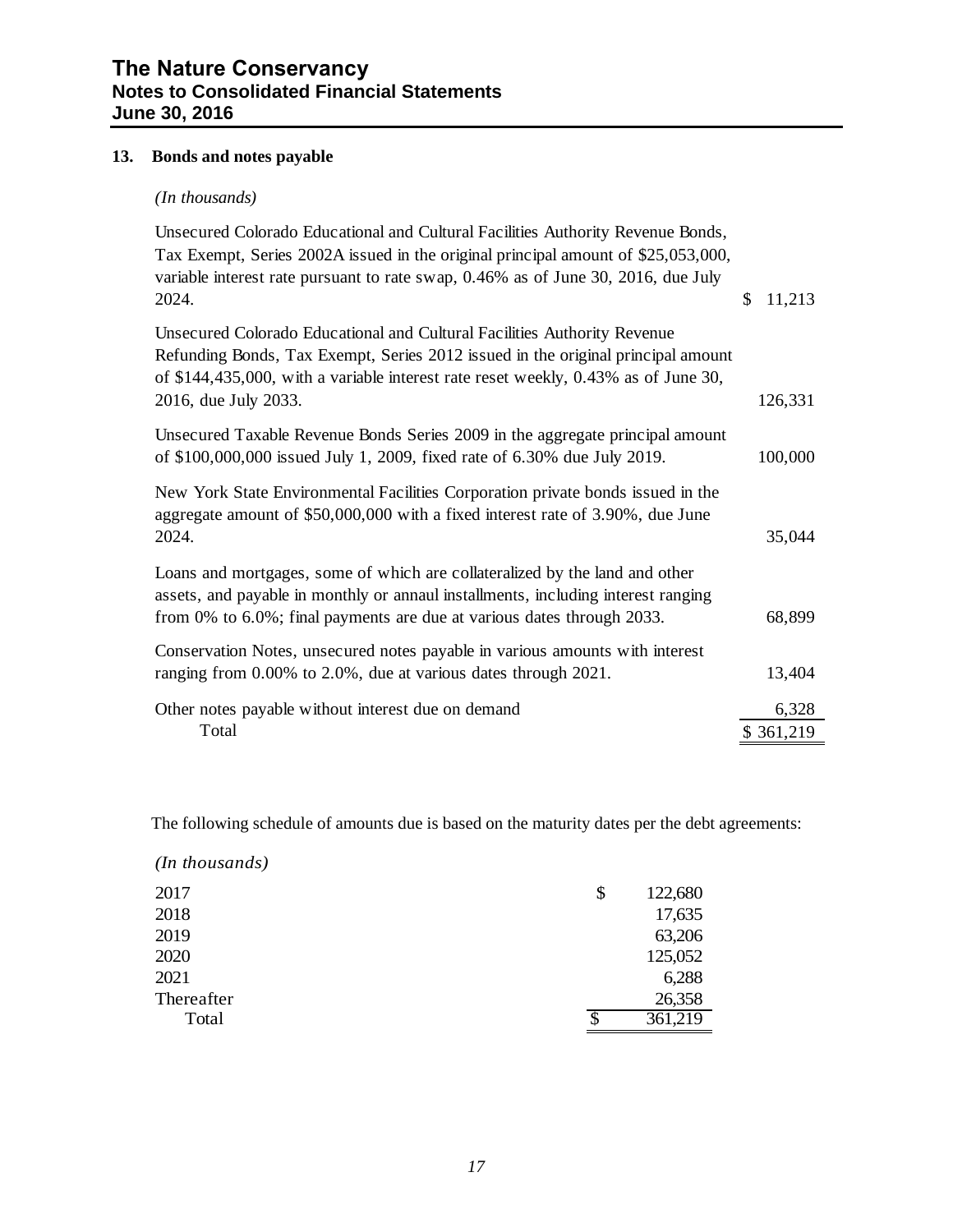#### **14. Net assets**

*Temporarily restricted net assets* are available for the following purposes:

#### *(In thousands)*

| Land acquisition and other conservation projects      | S | 320,670 |
|-------------------------------------------------------|---|---------|
| Time restricted for periods after June 30             |   | 140,372 |
| Time and purpose restricted for periods after June 30 |   | 172,770 |
| True endowment gains subject to future Board of       |   |         |
| Directors' appropriation                              |   | 102,532 |
| Total                                                 |   | 736,344 |

Permanently restricted net assets are restricted in perpetuity; they include donor-restricted endowments and donor-restricted permanent capital funds. The total amount of permanently restricted net assets in the consolidated statement of financial position includes donor-restricted endowment funds of \$196,036,000 displayed in the table below, as well as other amounts such as those contributed to create a permanent capital fund. Permanently restricted net assets in the land preservation fund were \$166,433,000 as of June 30, 2016.

*Endowment funds are categorized in the following net asset classes* as of June 30, 2016:

| $(In$ thousands)                 | <b>Unrestricted</b> | <b>Temporarily</b><br><b>Restricted</b> |         |     | <b>Permanently</b><br>Restricted | Total       |
|----------------------------------|---------------------|-----------------------------------------|---------|-----|----------------------------------|-------------|
| Donor-restricted endowment funds | (3.034)             | - \$                                    | 102.532 | \$. | 196.036                          | 295.534     |
| Board-designated endowment funds | 819.157             |                                         | -       |     |                                  | 819.157     |
| Total endowment funds            | 816.123             |                                         | 102.532 |     | 196.036                          | \$1.114.691 |

*Changes in endowment funds by net asset classification* for the year ended June 30, 2016 are summarized as follows:

| $(In$ thousands)                        | <b>Unrestricted</b> |           | <b>Temporarily Permanently</b><br><b>Restricted</b> |          |   |         |             | <b>Restricted</b> | Total |
|-----------------------------------------|---------------------|-----------|-----------------------------------------------------|----------|---|---------|-------------|-------------------|-------|
| Endowment net assets, beginning of year | S                   | 863,415   | \$.                                                 | 117,534  | S | 177,203 | \$1,158,152 |                   |       |
| Investment returns                      |                     | (14,507)  |                                                     | (4,909)  |   |         | (19, 416)   |                   |       |
| Contributions and other revenue         |                     |           |                                                     |          |   | 12,192  | 12,192      |                   |       |
| Interfund transfers                     |                     | 9.062     |                                                     | 2.936    |   | 3,105   | 15,103      |                   |       |
| Appropriation of assets for expenditure |                     | (54, 701) |                                                     |          |   |         | (54, 701)   |                   |       |
| Net assets released from restrictions   |                     | 13,029    |                                                     | (13,029) |   |         |             |                   |       |
| Subtotal endowment funds                |                     | 816,298   |                                                     | 102,532  |   | 192,500 | 1,111,330   |                   |       |
| Reclassification of net assets          |                     | (175)     |                                                     |          |   | 3,536   | 3,361       |                   |       |
| Total endowment funds                   |                     | 816.123   |                                                     | 102.532  |   | 196.036 | \$1,114,691 |                   |       |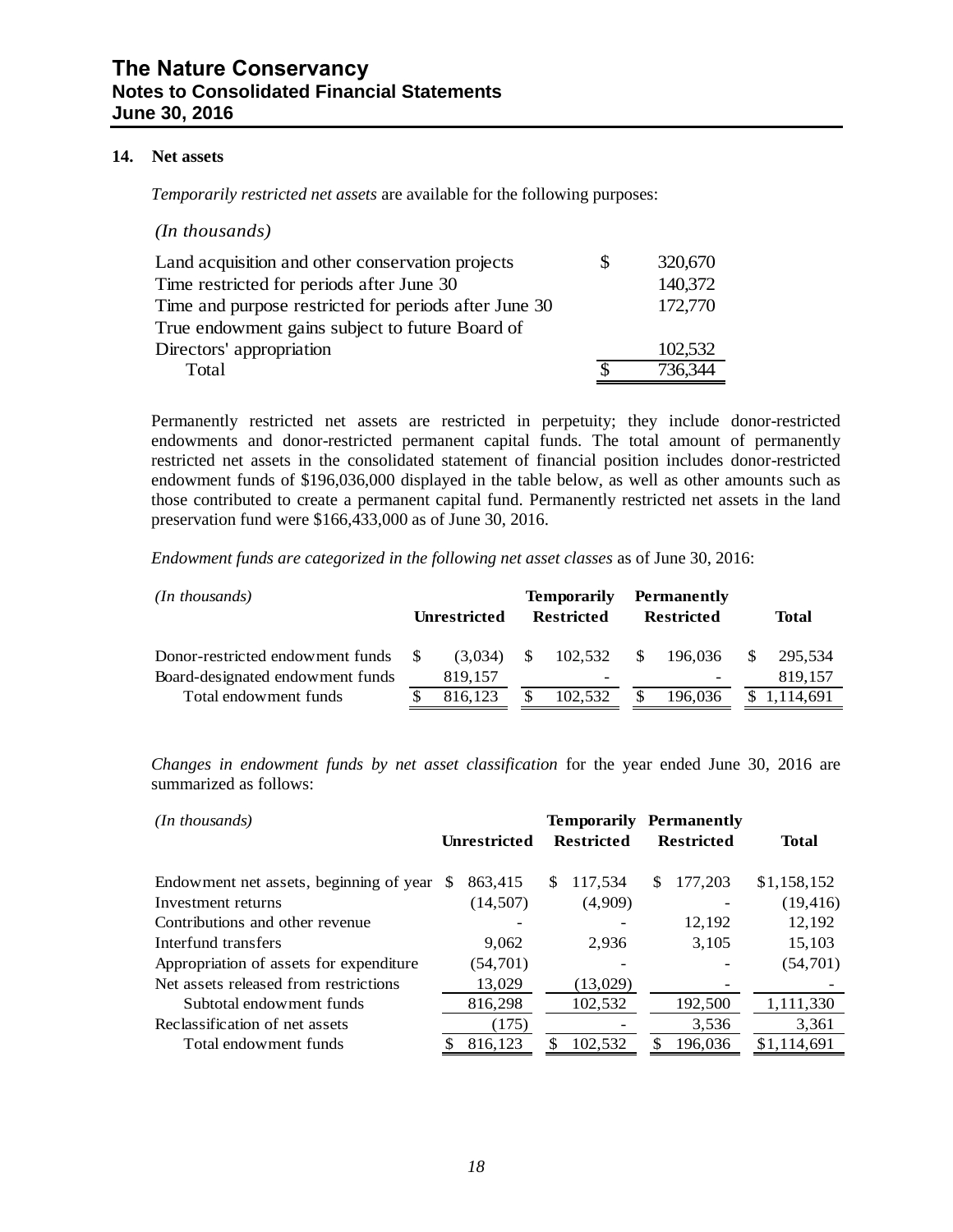#### **15. Assets and liabilities carried at fair value**

*Assets and liabilities carried at fair value* are classified in the fair value hierarchy based on the lowest level of input that is significant to the valuation.

Fair value for Level 1 is based upon quoted prices in active markets for identical assets and liabilities. Market price data is generally obtained from exchange or dealer markets.

Fair value for Level 2 is based on quoted prices for similar instruments in active markets, quoted prices for identical or similar instruments in markets that are not active, and on model-based valuation techniques, for which all significant assumptions are observable in the market or can be corroborated by observable market data for substantially the full term of the assets. Inputs are obtained from various sources including market participants, dealers, and brokers.

Fair value for Level 3 is based on valuation techniques that use significant inputs that are unobservable as they trade infrequently or not at all.

The Conservancy uses the practical expedient to determine the fair value for some of its investments, which permits the use of Net Asset Value (NAV) without adjustment under certain circumstances.

The Conservancy's investment policy allows for the use of derivatives by investment managers and at the portfolio-level to assist in managing asset allocation and exposures. These derivative exposures are exchange-traded and are reported in the fair value of the overall portfolio within Level 1.

In order to partially insulate itself from the variable nature of the interest rates on its outstanding debt, The Conservancy has three interest rate swap agreements that fix the rates on several variable rate bonds. The Conservancy's interest rate swap arrangements have inputs which can generally be corroborated by observable market data and are therefore classified within Level 2. Such inputs include market prices for reference securities, yield curves, credit curves, measures of volatility, prepayment rates, assumptions for nonperformance risk, and correlations of such inputs. The valuation methods described above may produce fair value calculations that may not be indicative of net realized value or reflective of future fair values. The Conservancy believes the use of different methodologies or assumptions to determine the fair value of certain financial instruments could result in a different estimate of fair value at the reporting date.

The use of derivative instruments involves the risk of imperfect correlation in movement in the price of the instruments, interest rates, and the underlying hedged assets. As a results, The Conservancy may not achieve the anticipated benefits of hedging strategies. The Conservacy's derivatives contracts held at June 30, 2016 are not accounted as hedging instruments under GAAP.

The following table lists fair value and relevant notional information of derivatives by contract type, as included in the consolidated statement of financial position and statement of activities.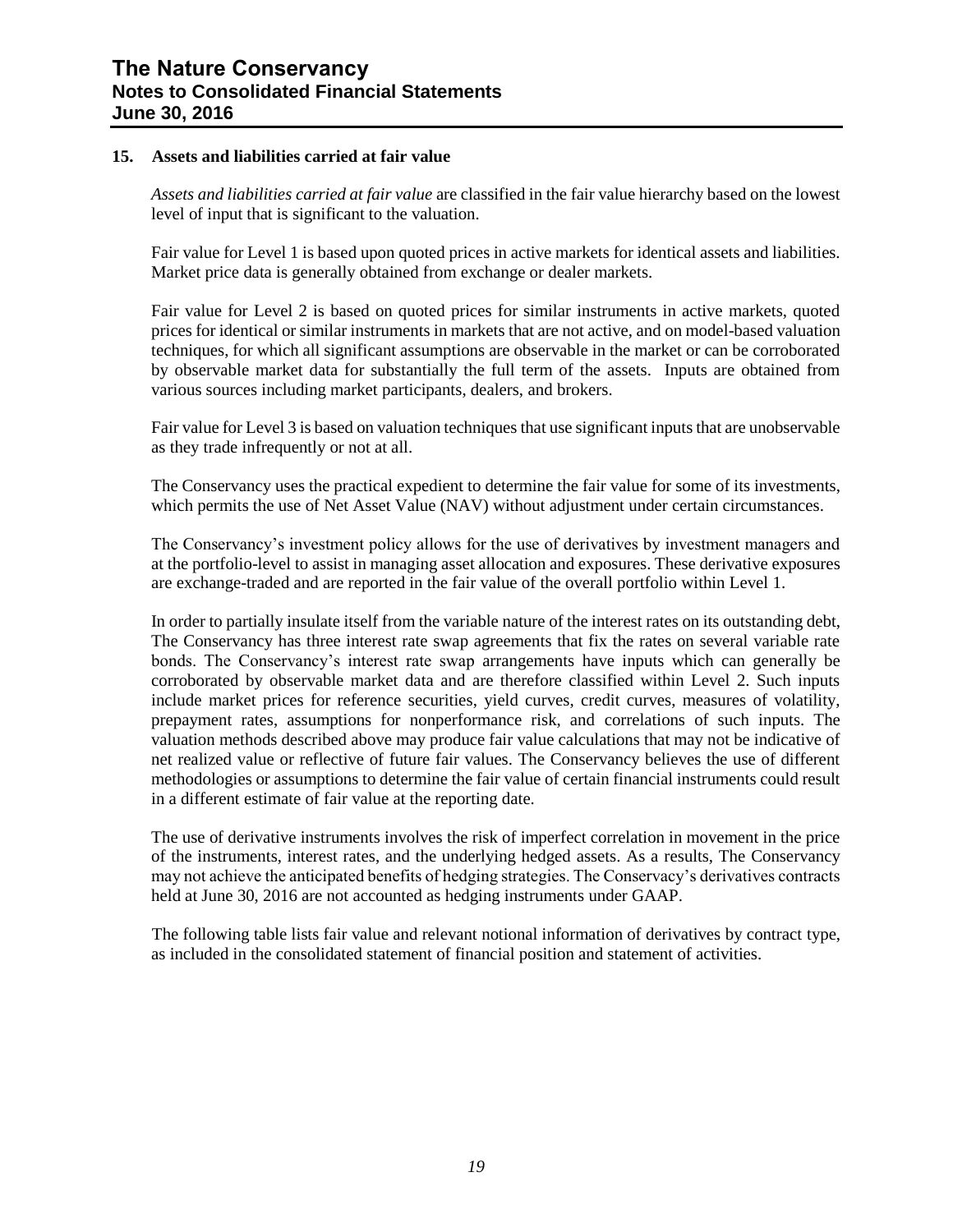*Summary of derivative investments at June 30, 2016*:

#### *(\$ in thousands)*

|                     | Fair value as of June 30, 2016                                               |        | <b>Changes in Fair Values</b>                                               | As of June 30, 2016 |                       |                          |       |                 |                               |
|---------------------|------------------------------------------------------------------------------|--------|-----------------------------------------------------------------------------|---------------------|-----------------------|--------------------------|-------|-----------------|-------------------------------|
|                     | <b>Location in</b><br><b>Consolidated Statement</b><br>of Financial Position | Amount | <b>Location</b> in<br><b>Consolidated</b><br><b>Statement of Activities</b> | Amount              | Collateral<br>Amount. |                          | Value | <b>Notional</b> | Number of<br><b>Contracts</b> |
| Futures - US Equity | Investments                                                                  | 356)   | Investment loss                                                             | $(356)$ \$          |                       | 5.959                    |       | (139, 416)      | 1,334                         |
| Interest rate swaps | Accounts payable and<br>accrued liabilities                                  | 50.657 | Other income                                                                | (13, 165)           |                       | $\overline{\phantom{a}}$ |       | 310,428         |                               |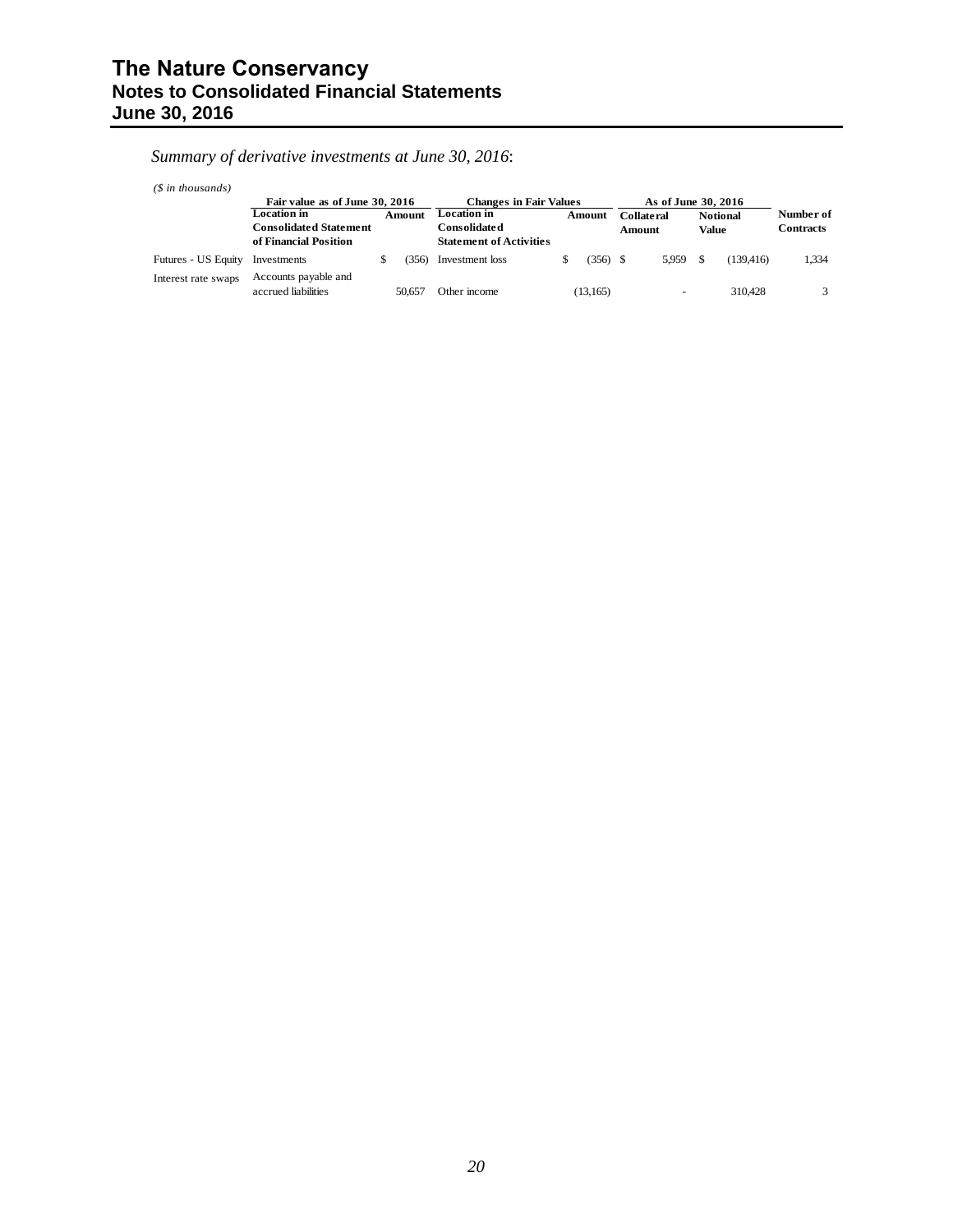*Assets and liabilities categorized by input:*

|  | $(In$ thousands) |  |
|--|------------------|--|
|--|------------------|--|

|                                             | Level 1          |      | Level 2 |      | Level 3   |              | <b>Total</b>    |
|---------------------------------------------|------------------|------|---------|------|-----------|--------------|-----------------|
| Investments:                                |                  |      |         |      |           |              |                 |
| Short-term investments                      | \$<br>2,238      | \$   | 69,300  | \$   |           | \$           | 71,538          |
| Repurchase agreements                       |                  |      | 11,905  |      |           |              | 11,905          |
| Fixed income:                               |                  |      |         |      |           |              |                 |
| U.S. treasuries                             | 48,762           |      |         |      |           |              | 48,762          |
| Asset-backed securities                     |                  |      | 48,029  |      |           |              | 48,029          |
| Municipals                                  |                  |      | 3,701   |      |           |              | 3,701           |
| Corporate debt                              |                  |      | 184,186 |      |           |              | 184,186         |
| Mortgage-backed securities                  |                  |      | 14,638  |      |           |              | 14,638          |
| U.S. agency bonds                           |                  |      | 104,559 |      |           |              | 104,559         |
| Preferred securities                        | 840              |      |         |      |           |              | 840             |
| Public equity:                              |                  |      |         |      |           |              |                 |
| Consumer discretionary                      | 50,510<br>11,032 |      |         |      |           |              | 50,510          |
| Consumer staples                            | 9,090            |      |         |      |           |              | 11,032<br>9,090 |
| Energy<br>Financial services                |                  |      |         |      |           |              |                 |
|                                             | 23,778           |      |         |      |           |              | 23,778          |
| Health care                                 | 13,085           |      |         |      |           |              | 13,085          |
| Industrials                                 | 22,310           |      |         |      |           |              | 22,310          |
| Information technology                      | 25,019           |      |         |      |           |              | 25,019          |
| Materials                                   | 13,241           |      |         |      |           |              | 13,241          |
| Telecom services                            | 3,719            |      |         |      |           |              | 3,719           |
| <b>Utilities</b>                            | 1,205            |      |         |      |           |              | 1,205           |
| Other industries                            | 2,144            |      |         |      |           |              | 2,144           |
| Commingled equity funds                     |                  |      |         |      | 457,455   |              | 457,455         |
| Exchange traded funds                       | 8,526            |      |         |      |           |              | 8,526           |
| Closed end mutual funds                     | 69,788           |      |         |      |           |              | 69,788          |
| Derivatives                                 | (337)            |      |         |      |           |              | (337)           |
| Hedge funds                                 |                  |      |         |      | 433,352   |              | 433,352         |
| Private equity                              |                  |      |         |      | 218,097   |              | 218,097         |
| Private real estate                         |                  |      |         |      | 59,454    |              | 59,454          |
| Split interests, trusteed                   | 150,155          |      | 92,196  |      | 11,283    |              | 253,634         |
| Split interests, non-trusteed               |                  |      |         |      | 31,420    |              | 31,420          |
| Total investments at fair value             | 455,105          |      | 528,514 |      | 1,211,061 |              | 2,194,680       |
| Securities pledged under                    |                  |      |         |      |           |              |                 |
| securities lending agreement                | \$<br>24,479     | \$   |         | \$   |           | \$           | 24,479          |
|                                             |                  |      |         |      |           |              |                 |
| Pledges receivable                          |                  |      |         |      | 231,868   |              | 231,868         |
| Total assets measured at fair value         | \$<br>479,584    | $\$$ | 528,514 | \$   | 1,442,929 | $\$\,$       | 2,451,027       |
| Interest rate swaps liability               | \$               | \$   | 50,657  | \$   |           | \$           | 50,657          |
| Payable under securities                    |                  |      |         |      |           |              |                 |
| lending agreement                           | 24,479           |      |         |      |           |              | 24,479          |
| Total liabilities measured at fair value \$ | 24,479           | $\$$ | 50,657  | $\$$ |           | $\mathbb{S}$ | 75,136          |
|                                             |                  |      |         |      |           |              |                 |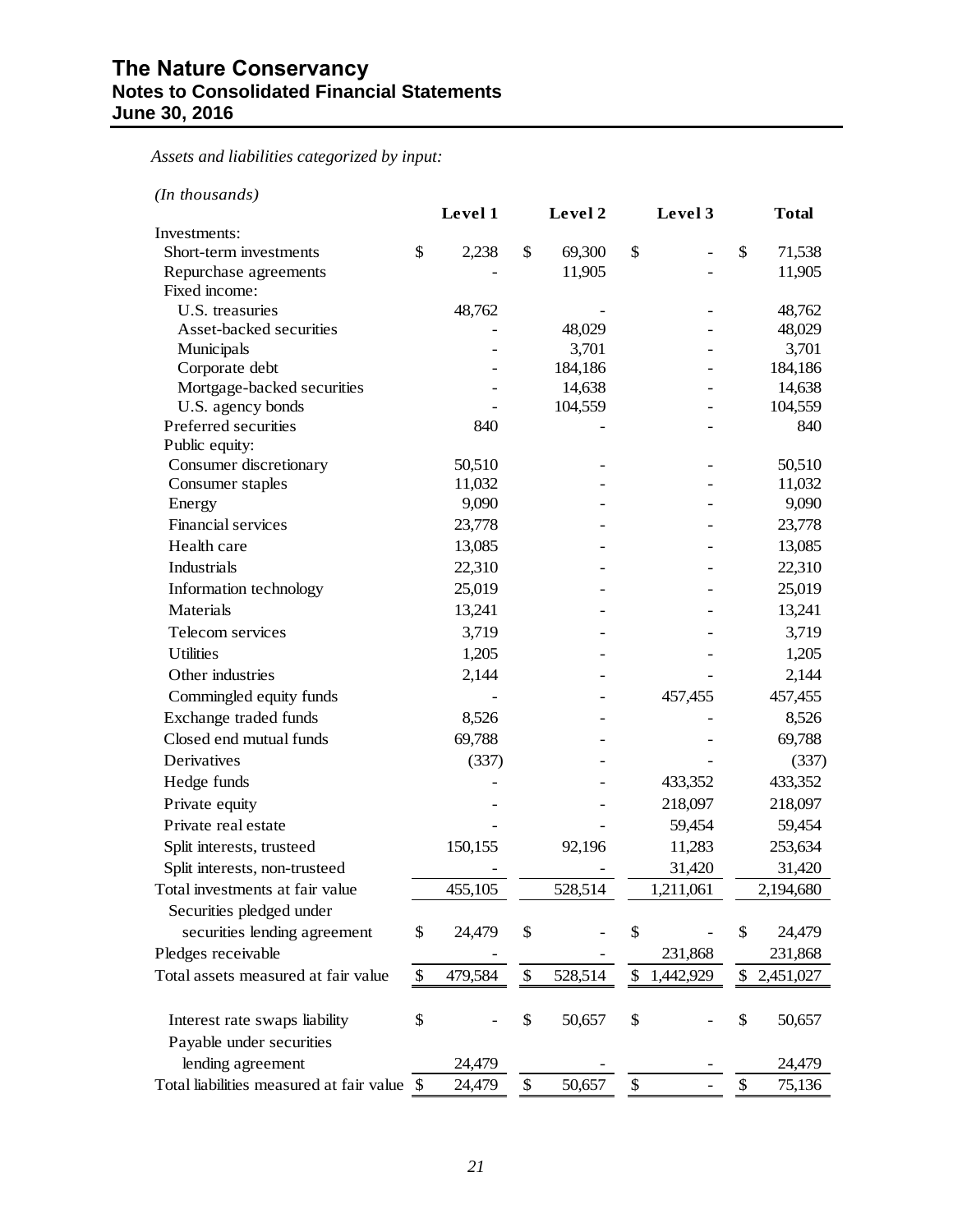Investments included in Level 3 primarily consist of The Conservancy's ownership in alternative investments (principally commingled equity, limited partnership interests in hedge and private equity funds) as well as investments held within private arrangements. The value of certain alternative investments represents the ownership interest in the NAV of the respective partnership. Approximately 77.6% of Level 3 investments held by the partnerships consist of marketable securities and 22.4% are securities that do not have readily determinable fair values. The fair values of the securities held by limited partnerships that do not have readily determinable fair values are determined by the general partner and are based on appraisals, or other estimates that require varying degrees of judgment. If no public market exists for the investment securities, the fair value is determined by the general partner taking into consideration, among other things, the cost of the securities, prices of recent significant placements of securities of the same issuer, and subsequent developments concerning the companies to which the securities relate. The Conservancy has performed significant due diligence around these investments to ensure NAV is an appropriate measure of fair value.

| (In thousands)             | <b>Fair Value</b> | <b>Unfunded</b><br><b>Commitments</b> | <b>Redemption</b><br><b>Frequency</b>                                                         | <b>Redemption</b><br><b>Notice Period</b>                    |  |  |
|----------------------------|-------------------|---------------------------------------|-----------------------------------------------------------------------------------------------|--------------------------------------------------------------|--|--|
| Global equity funds        | 225,966<br>\$.    | \$                                    | Daily, weekly,<br>monthly, quarterly                                                          | 2 days, 7 days,<br>10 business days,<br>30 days              |  |  |
| International equity funds | 200,045           |                                       | Daily, monthly,<br>quarterly                                                                  | 6 business days,<br>14 days, 60<br>calendar days, 90<br>days |  |  |
| Domestic equity funds      | 31,446            |                                       | Monthly                                                                                       | 60 days                                                      |  |  |
| Hedge funds                | 433,352           | 6,583                                 | Monthly, quarterly,<br>semi-annually,<br>annually,<br>biennially, rolling<br>2, $3 & 4$ years | $30 - 90$ days                                               |  |  |
| Private equity funds       | 191,050           | 140,907                               | N/A                                                                                           | N/A                                                          |  |  |
| Real estate funds          | 59,454            | 31,945                                | N/A                                                                                           | N/A                                                          |  |  |
| Total                      | \$1,141,313       | \$<br>179,435                         |                                                                                               |                                                              |  |  |

#### *Investments valued using NAV as of June 30, 2016*:

The Conservancy uses a standard charitable gift calculation model and a discount rate that is commensurate with fair value to determine the present value of split interest agreements where The Conservancy serves as trustee. For split interest agreements where The Conservancy is not the trustee, valuations are based on the values reported by third-party trustees, while noting that the valuation techniques for future distributions expected to be received over the term of the agreement and unobservable inputs - such as discount rates, life expectancies, and trust payouts – may vary widely among trustees. There is no market for these agreements, and they are therefore classified within Level 3.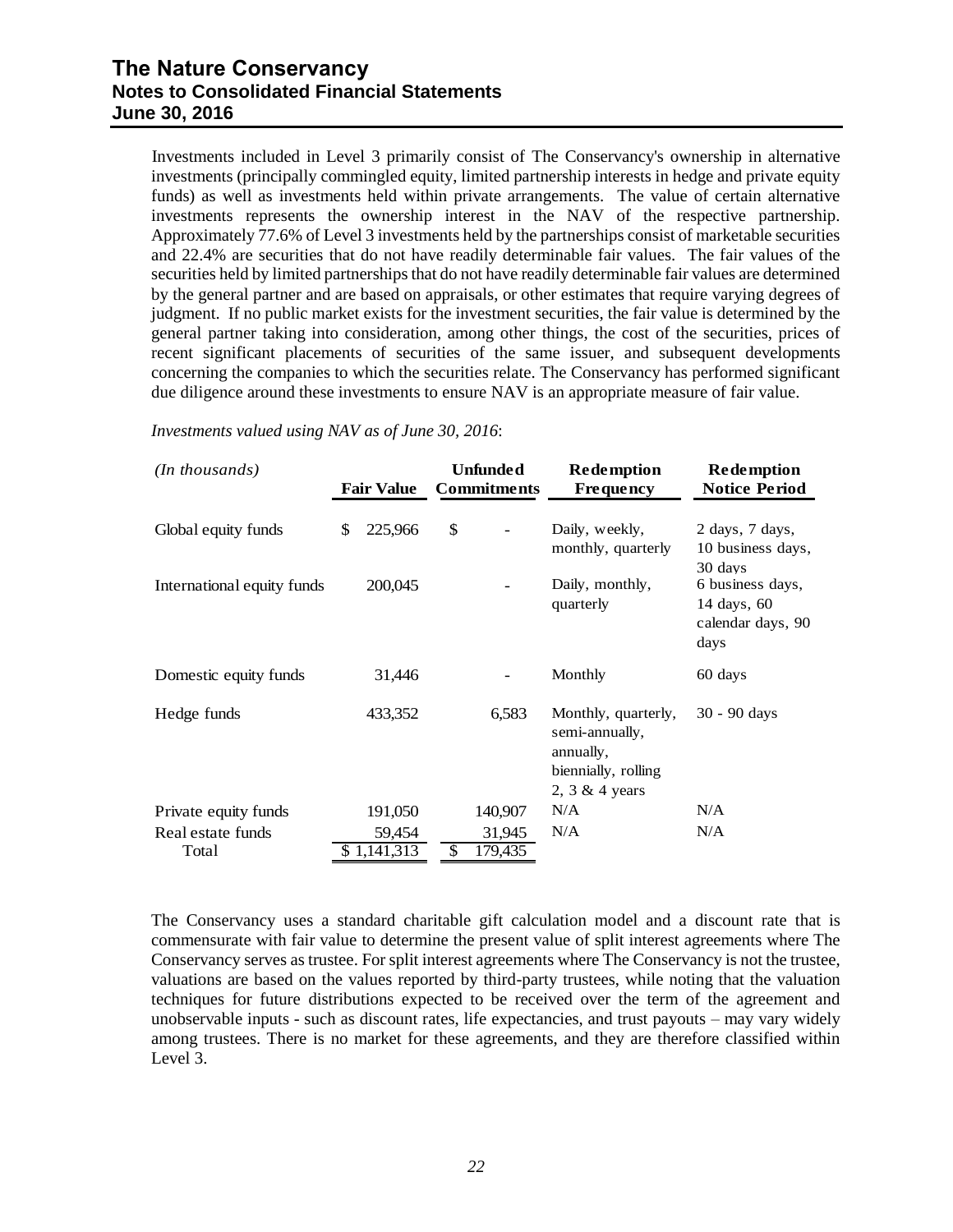## *Rollforward of Level 3 financial instruments*:

#### *(In thousands)*

|                               | <b>Fair value</b><br>as of |    | <b>Realized</b><br>gains (losses) gains (losses) |    | Unrealized    | <b>Purchases</b> |         |    | <b>Sales</b>  | <b>Fair value</b><br>as of |               |  |
|-------------------------------|----------------------------|----|--------------------------------------------------|----|---------------|------------------|---------|----|---------------|----------------------------|---------------|--|
|                               | June 30, 2015              |    |                                                  |    |               |                  |         |    |               |                            | June 30, 2016 |  |
| Commingled equity funds       | 517.235<br>\$.             | -S | 42.910                                           | £. | $(56,078)$ \$ |                  | 38,000  | S. | $(84,612)$ \$ |                            | 457,455       |  |
| Hedge funds                   | 460.292                    |    | 7.947                                            |    | (37, 782)     |                  | 56,751  |    | (53,856)      |                            | 433,352       |  |
| Private equity                | 211.920                    |    | 25.928                                           |    | (10,277)      |                  | 41,566  |    | (51,040)      |                            | 218,097       |  |
| Real estate                   | 53,507                     |    | 3.303                                            |    | 4,752         |                  | 14,205  |    | (16,313)      |                            | 59,454        |  |
| Split interest arrangements   | 46,570                     |    | 216                                              |    | (869)         |                  | 2,693   |    | (5,907)       |                            | 42,703        |  |
| Total                         | 1,289,524                  |    | 80,304                                           |    | (100, 254)    |                  | 153,215 |    | (211, 728)    |                            | 1,211,061     |  |
| Pledges receivable            | 219,519                    |    |                                                  |    | 12,349        |                  |         |    |               |                            | 231,868       |  |
| Total investments and pledges | \$1,509,043                |    | 80,304                                           |    | (87,905)      |                  | 153.215 |    | (211,728)     | S                          | 1,442,929     |  |

Of the net realized and unrealized losses of \$7,601,000 in the table above, \$19,950,000 are reflected in the accompanying statement of activities as investment losses. The remaining amounts include a \$12,349,000 increase in pledges, of which a net \$12,599,000 increase is reflected in the accompanying statement of financial position and statement of activities as the result of pledge payments and pledge contributions. The remaining \$250,000 decrease is reflected as conservation activities and actions program expense.

Changes in unrealized gains/losses related to Level 3 investments held at June 30, 2016 were \$(27,195,000).

*Investment losses* consisted of the following for the year ended June 30, 2016:

#### *(In thousands)*

| Dividends and interest income                  | 22,086    |
|------------------------------------------------|-----------|
| Realized and unrealized losses                 | (44,945)  |
| Change in value of split interest arrangements | (26, 186) |
| Management expenses                            | (10,300)  |
| Total investment losses                        | (59,345)  |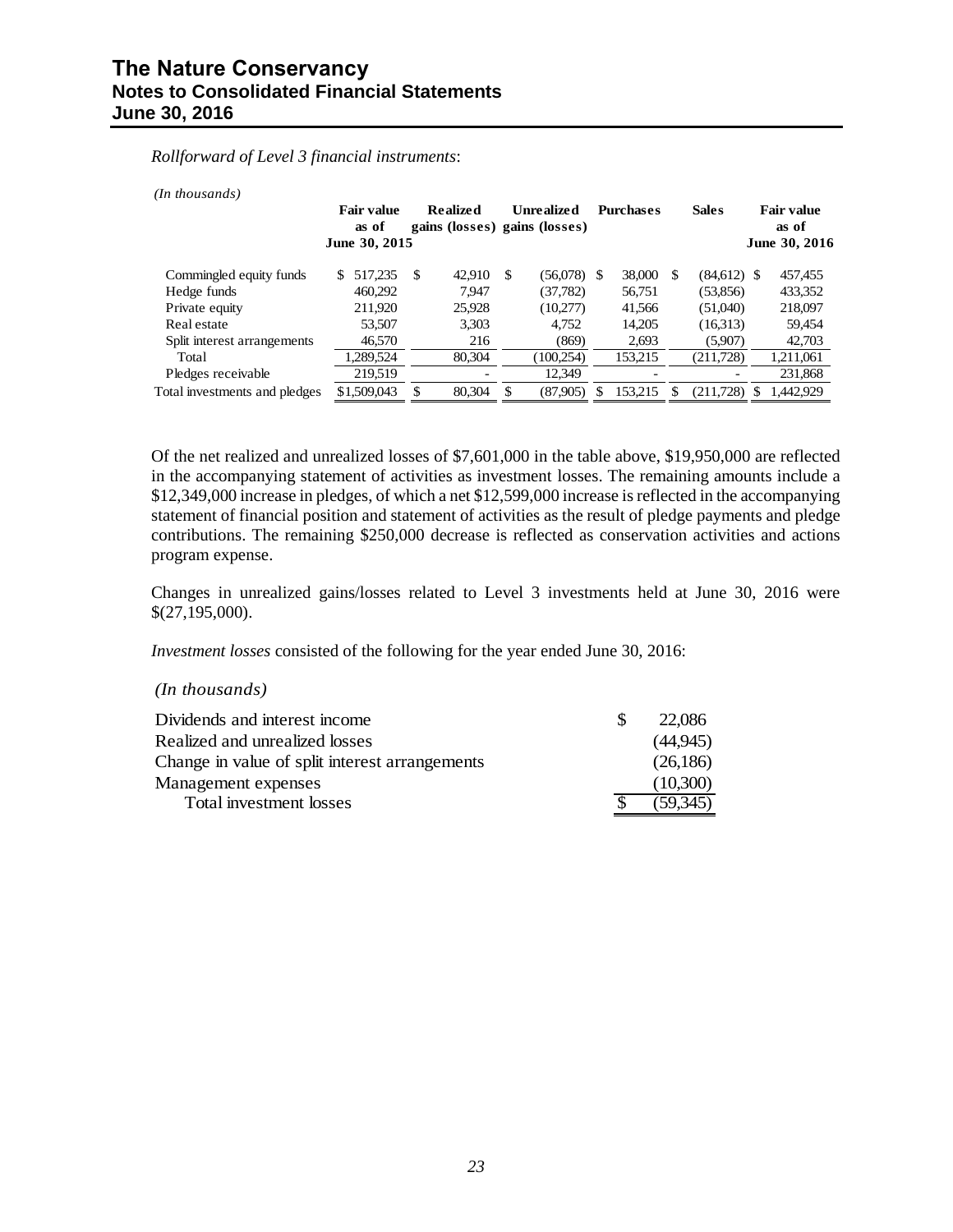# **16. Leases**

The following is a schedule of future minimum lease payments for all operating leases as of June 30, 2016:

| $(In$ thousands)             |              |
|------------------------------|--------------|
| 2017                         | \$<br>6,050  |
| 2018                         | 5,401        |
| 2019                         | 3,907        |
| 2020                         | 3,578        |
| 2021                         | 2,809        |
| Thereafter                   | 5,519        |
| Total minimum lease payments | \$<br>27,264 |

Rent expense was \$12,740,000 for the year ended June 30, 2016.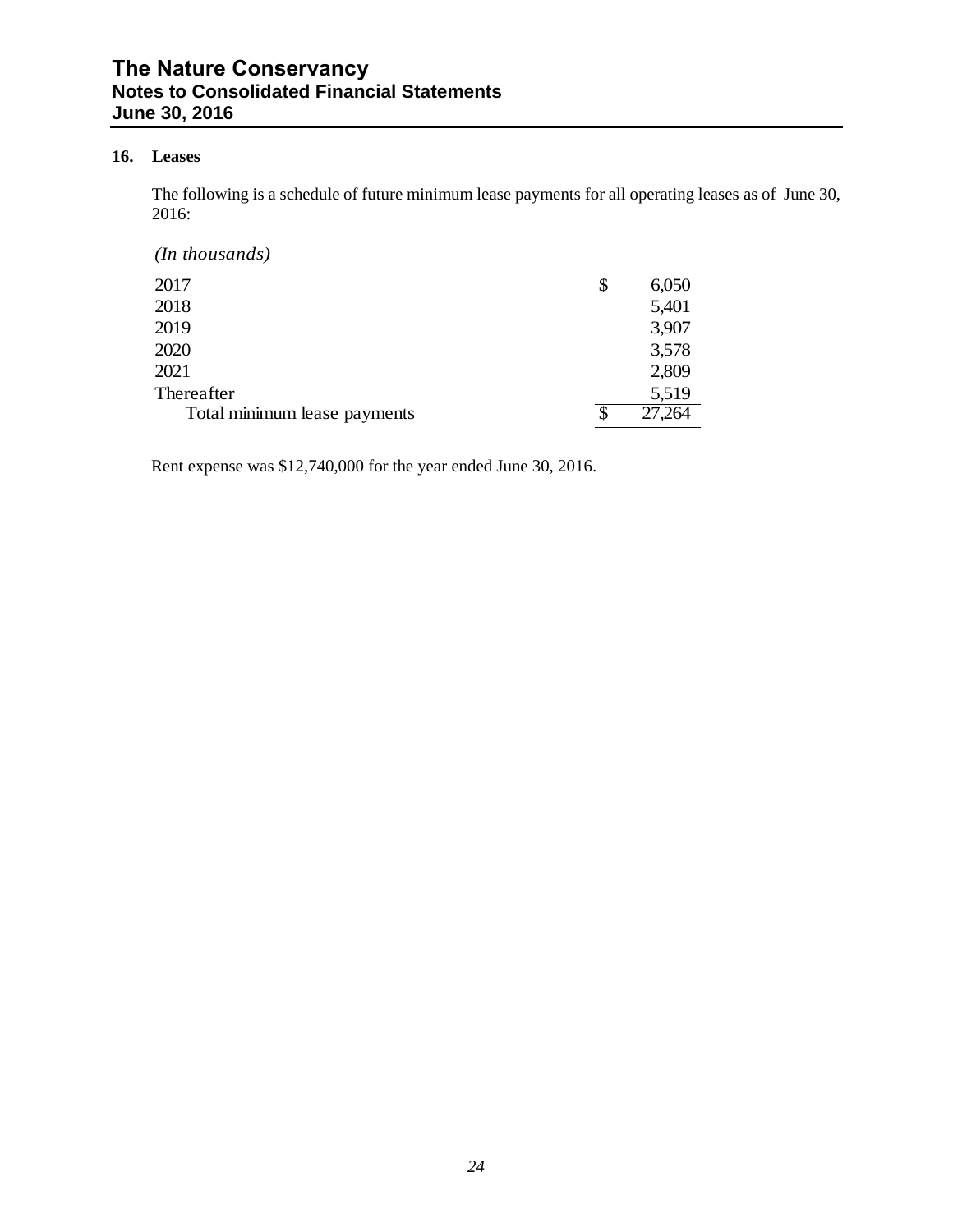## **SUPPLEMENTAL SCHEDULES**

**Following are supplemental schedules:**

**Consolidated statements of financial position as of June 30, 2016 (with comparative totals as of June 30, 2015)**

**Summarized consolidated statements of activities for the year ended June 30, 2016 (with comparative totals for the year ended June 30, 2015)**

**Schedule of functional expenses as reported in the consolidated statement of activities for the year ended June 30, 2016 by natural account classification (with comparative totals for the year ended June 30, 2015).** 

**While these schedules are not required under Generally Accepted Accounting Principles, they provide useful additional detail to help the user of these financial statements understand how funds are spent, as well as providing prior year comparisons.**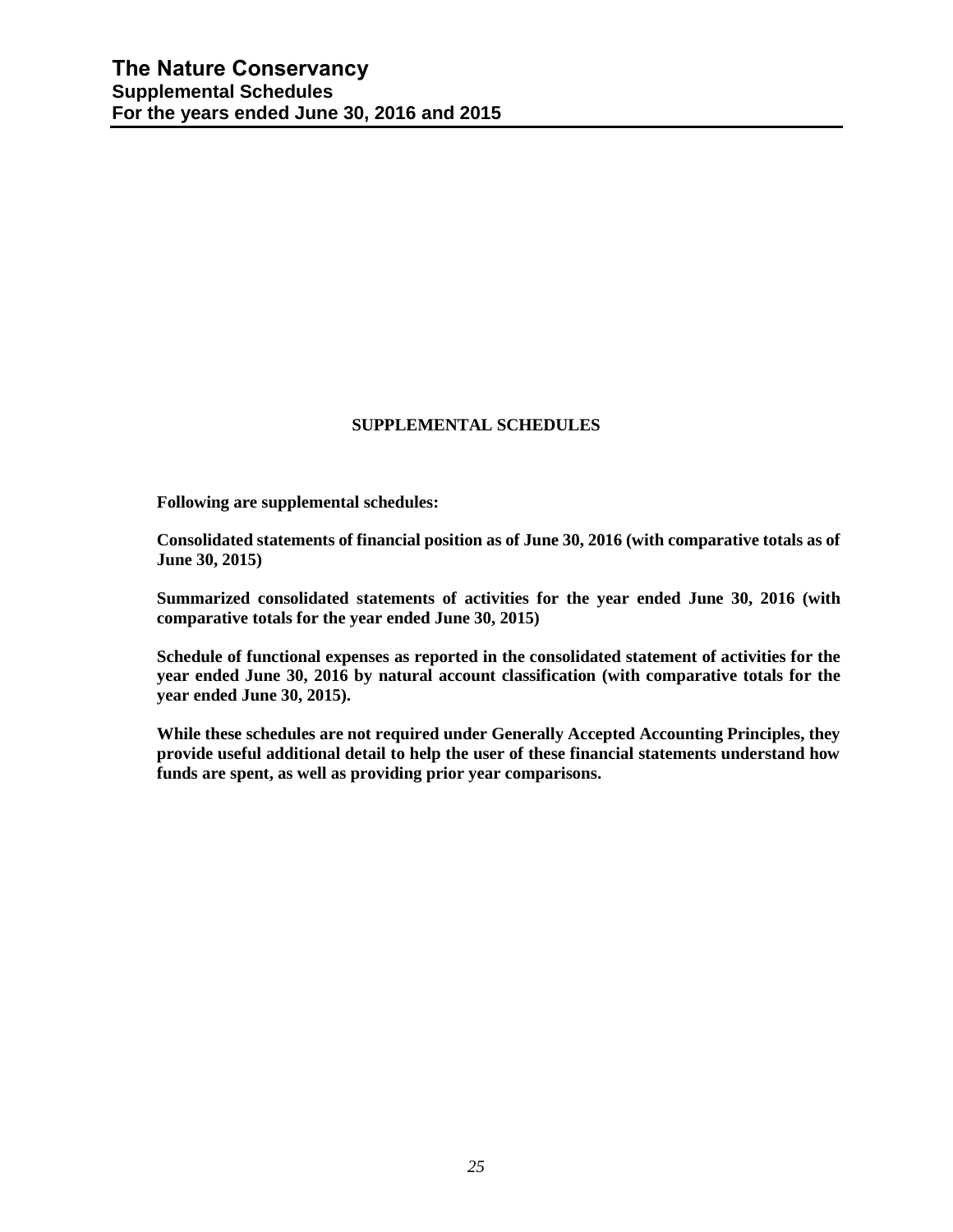# **The Nature Conservancy Supplemental Schedule - Consolidated Statements of Financial Position As of June 30, 2016 and 2015**

| (Amounts in thousands)                                                    | 2016                   | 2015                      |
|---------------------------------------------------------------------------|------------------------|---------------------------|
| <b>Assets</b>                                                             |                        |                           |
| \$<br>Cash and cash equivalents                                           | 67,342                 | \$<br>105,090             |
| Restricted cash                                                           | 14,257                 | 14,820                    |
| Restricted short-term investments                                         | 25,000                 | 25,000                    |
| Government grants and contracts receivable                                | 33,264                 | 21,776                    |
| Pledges receivable, net                                                   | 231,868                | 219,519                   |
| Collateral received under securities lending agreement                    | 24,479                 | 33,582                    |
| Deposits on land and other assets                                         | 55,288                 | 36,546                    |
| Property and equipment, net of accumulated depreciation                   |                        |                           |
| and amortization                                                          | 129,166                | 132,261                   |
| Investments - Capital fund                                                | 794,938                | 820,909                   |
| Investments - Split interest arrangements<br>Investments - Endowment fund | 284,344                | 301,444                   |
| Conservation lands                                                        | 1,115,398<br>1,832,270 | 1,160,816<br>1,809,805    |
| Conservation easements                                                    | 2,089,865              | 2,030,932                 |
| <b>Total assets</b>                                                       | \$ 6,697,479           | \$6,712,500               |
|                                                                           |                        |                           |
| <b>Liabilities</b>                                                        |                        |                           |
| \$<br>Accounts payable and accrued liabilities                            | 129,769                | \$<br>103,482             |
| Payable under securities lending agreement                                | 24,479                 | 33,582                    |
| Deferred revenue and refundable advances                                  | 91,899                 | 99,748                    |
| Bonds and notes payable                                                   | 361,219                | 376,741                   |
| Split interest arrangements payable                                       | 174,871                | 174,979                   |
| <b>Total liabilities</b>                                                  | 782,237                | 788,532                   |
| Net assets                                                                |                        |                           |
| Unrestricted                                                              |                        |                           |
| Undesignated                                                              | 559,363                | 8,875                     |
| Land, easements, and capital funds                                        | 3,440,943              | 3,969,854                 |
| Board-designated quasi endowment and similar funds                        | 816,123                | 867,913                   |
| Total unrestricted                                                        | 4,816,429              | 4,846,642                 |
| Temporarily restricted                                                    | 736,344                | 730,973                   |
| Permanently restricted                                                    | 362,469                | 346,353                   |
| Total net assets                                                          | 5,915,242              | 5,923,968                 |
| Total liabilities and net assets<br>\$                                    | 6,697,479              | $\mathbb{S}$<br>6,712,500 |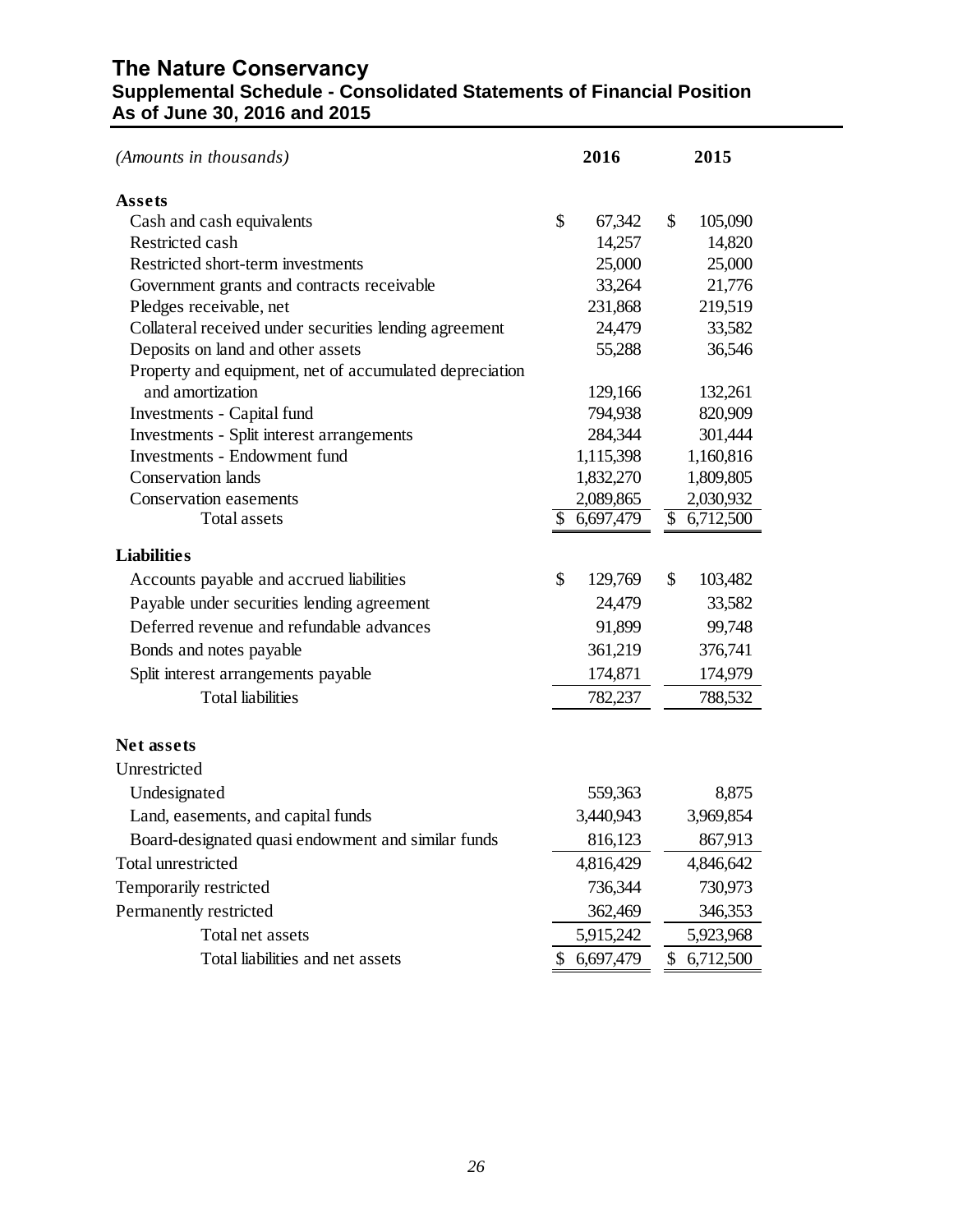# **The Nature Conservancy Supplemental Schedule - Summarized Consolidated Statements of Activities For the years ended June 30, 2016 and 2015**

| (Amounts in thousands)                          | 2016            | 2015         |           |  |
|-------------------------------------------------|-----------------|--------------|-----------|--|
| <b>Support and revenues</b>                     |                 |              |           |  |
| Dues and contributions                          | \$<br>602,854   | \$           | 545,069   |  |
| Land and easements contributed for conservation | 33,406          |              | 99,544    |  |
| Government grants and contracts                 | 109,744         |              | 99,209    |  |
| Investment income                               | (59,345)        |              | 44,199    |  |
| Sales of conservation land and easements to     |                 |              |           |  |
| governments and others                          | 71,690          |              | 101,238   |  |
| Other                                           | 45,601          |              | 58,296    |  |
| Total support and revenues                      | 803,950         |              | 947,555   |  |
| <b>Expenses</b>                                 |                 |              |           |  |
| Program expenses                                | 552,631         |              | 573,205   |  |
| General and administration                      | 146,862         |              | 136,586   |  |
| Fund-raising                                    |                 |              |           |  |
| General fund-raising                            | 77,214          |              | 64,793    |  |
| Membership development                          | 35,969          |              | 26,462    |  |
| Total expenses                                  | 812,676         |              | 801,046   |  |
| Increase in net assets                          | (8,726)         |              | 146,509   |  |
| Net assets at beginning of year                 | 5,923,968       |              | 5,777,459 |  |
| Net assets at end of year                       | \$<br>5,915,242 | $\mathbb{S}$ | 5,923,968 |  |